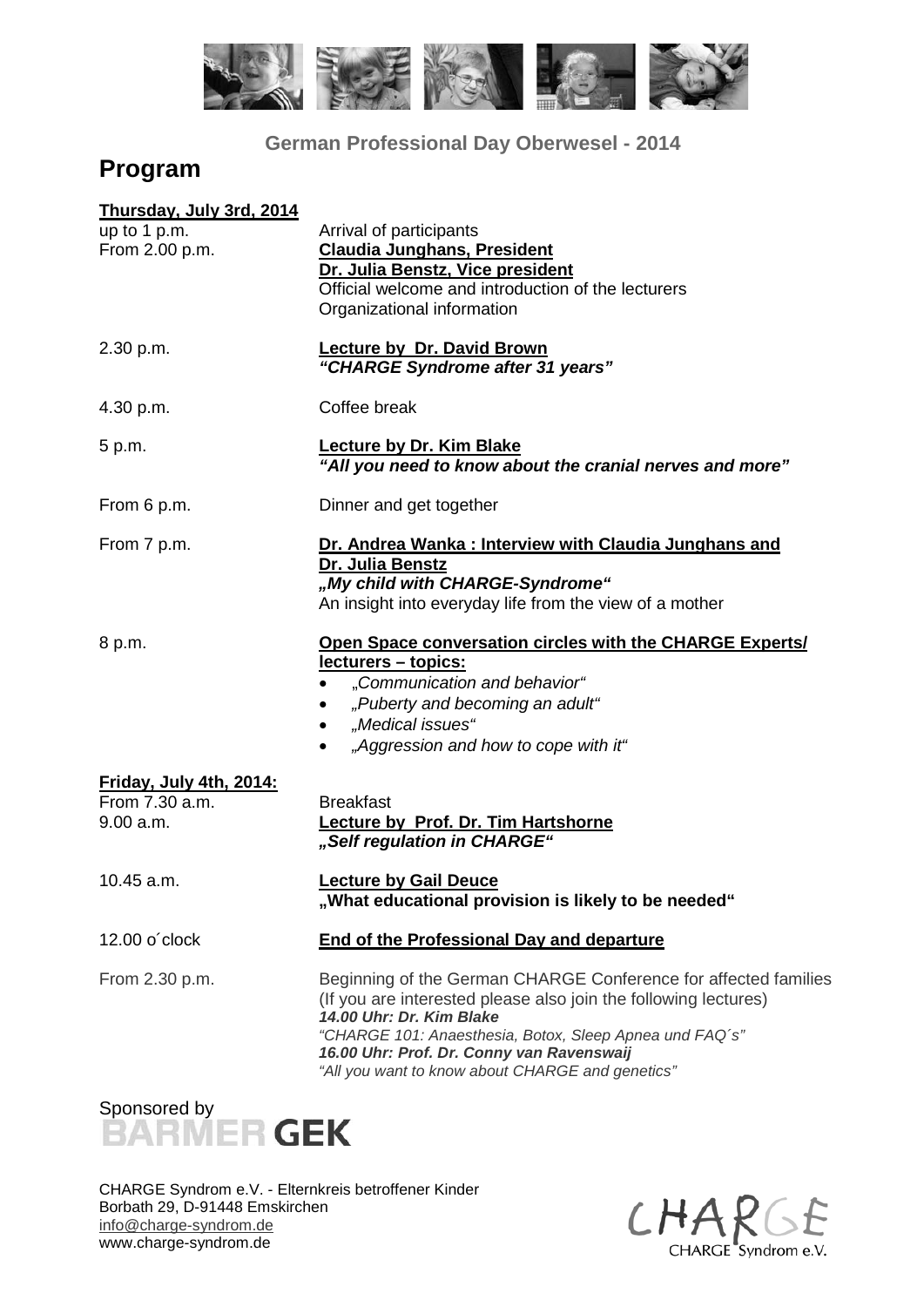# CHARGE syndrome after 31 years

David Brown CHARGE Konferenz in Rahmen des 8. Bundestreffens **Oberwesel** Thursday, July 3rd, 2014

# What is special about CHARGE?

- Strong common characteristics BUT a very wide range of ability and function
- Large number of anomalies (up to 38?)
- True multi-sensory impairment
- Frequently high developmental potential plus features that normally suggest low developmental potential
- Brilliant adaptive abilities but also bewilderingly patchy development
- Sensory integration dysfunction that affects all areas of development, learning, and behavior
- Significant difficulties with self-regulation and with executive function
- Inherent high levels of stress

- Resources & literature CHARGE Syndrome Foundation (Professional Packet, AJMG, ASHA video, Parent Manual, CHARGE Accounts, webinars, links)
- Perkins School for the Blind CHARGE webcasts
- CHARGE Lab at Central Michigan University • DB-LINK
- Texas School for the Blind & Visually Impaired
- California Deaf-Blind Services
- Sense UK CHARGE Information Packet
- Books from the USA, from the CHARGE Association of Australasia, and from Germany
- Face Book

# 1981 - 6 anomalies

- C Coloboma
- H Heart Defects
- A Atresia of the Choanae
- R Retarded Growth/Development
- G Genito-urinary Defects
- E Ear anomalies

2005 - 38 anomalies???

- Mutation of gene CHD 7
- Facial Palsy
- Cranial Nerve anomalies
- Semi-circular canal anomalies
- Dental anomalies
- Sense of smell anomalies
- Larynx & Pharynx anomalies

# Cranial Nerve Anomalies

- Nerve 1 Smell (42%)
- Nerve 2 Vision (80%)
- Nerve 7 The Face (43%)
- Nerve 8 Hearing & Balance (80%)
- Nerves 9 and 10 Swallowing (50%)

(From CHARGE Foundation Parent Manual - 1999)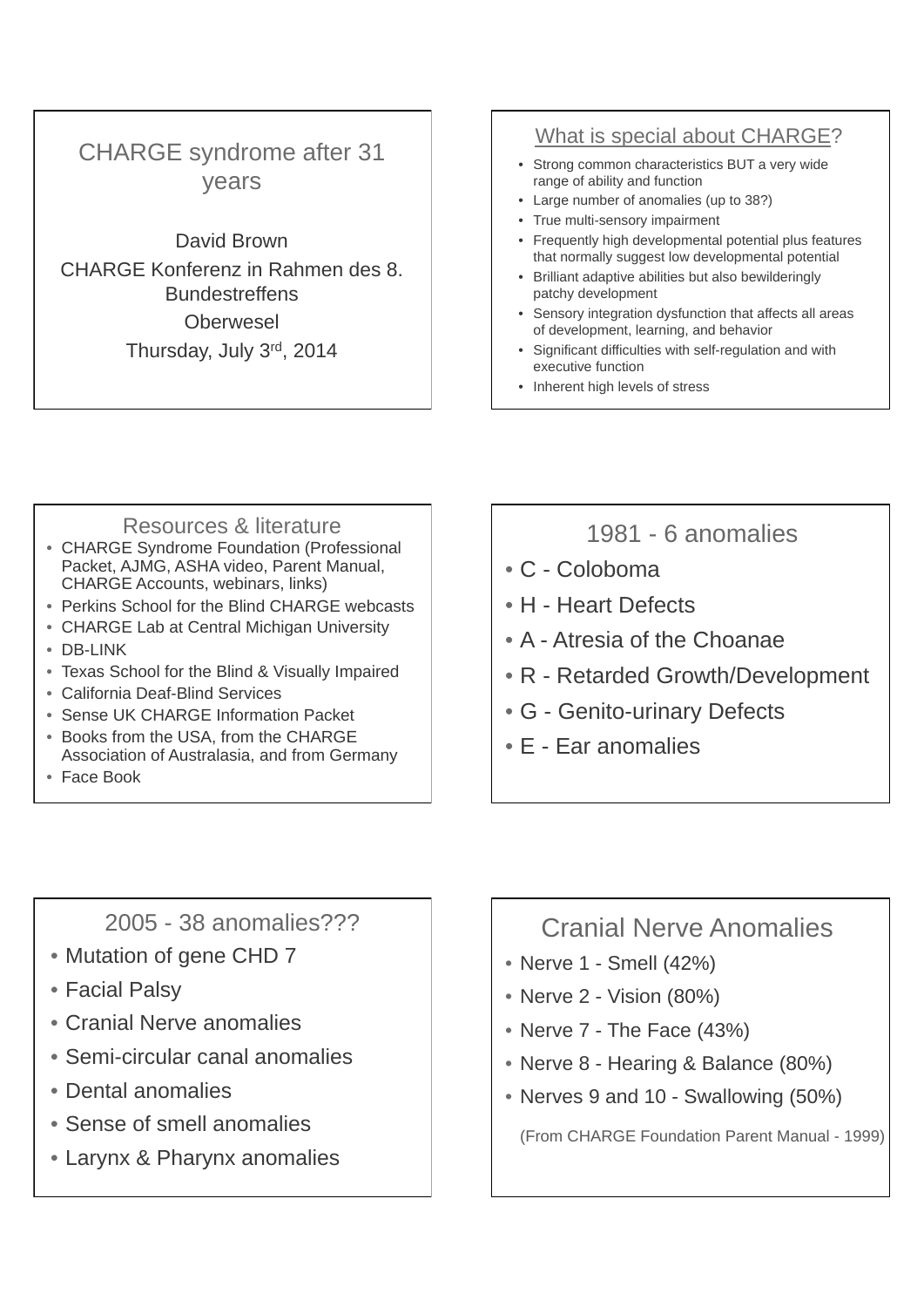2005 – 38 anomalies??? (Continued)

- Atresia of the esophagus
- Skeletal anomalies
- Sleep apnea
- Tracheo-esophageal fistula
- Cleft lip / Cleft palate
- Hypocalcaemia
- Seizure disorder

David Brown - Am.J.Med.Gen. 2005

Children with CHARGE syndrome are truly "multi-sensory impaired", having difficulties not only with vision and hearing but also with the senses that perceive balance, touch, temperature, pain, pressure, and smell, as well as problems with breathing and swallowing, eating and drinking, digestion, and temperature control.

# CHARGE - the most 'multi sensory impaired' of all syndromes Problems with the perception of:

- Vision
- Hearing
- Touch
- Smell

• Taste

• Vestibular

• Pain

- Proprioception
- Temperature

"....the immense difficulties that children with CHARGE face in almost everything that they do, and, as a consequence, . the very high levels of stress with which they must live for much or even all of their lives. Time spent trying to reduce stress levels, and trying to give the children acceptable strategies for doing this for themselves, must be one of the most precious gifts we can offer them,

and one of the biggest favors we can do ourselves as educators, therapists, and

David Brown - Am.J.Med.Gen. 2005

David Brown on CHARGE - 1997 "I know of no identified sub-group within the population of people with multi sensory impairment who have so many medical problems, of such complexity and severity, and with so many hidden or delayed difficulties, and yet no sub-group has shown such a consistent ability to rise triumphantly above these problems

# The Early Months/Years

- o Major medical issues take precedence
- o Life and death issues dominate
- o A large team of specialists becomes involved
- o Outcomes are unknown & prognoses are grim
- o Major surgeries take place

family members.

- o Bonding between child and parents is interrupted
- o Procedures take place without warning or preparation
- o Communication with the child is minimal
- o Hostile environments
- o Multi-sensory impairment

10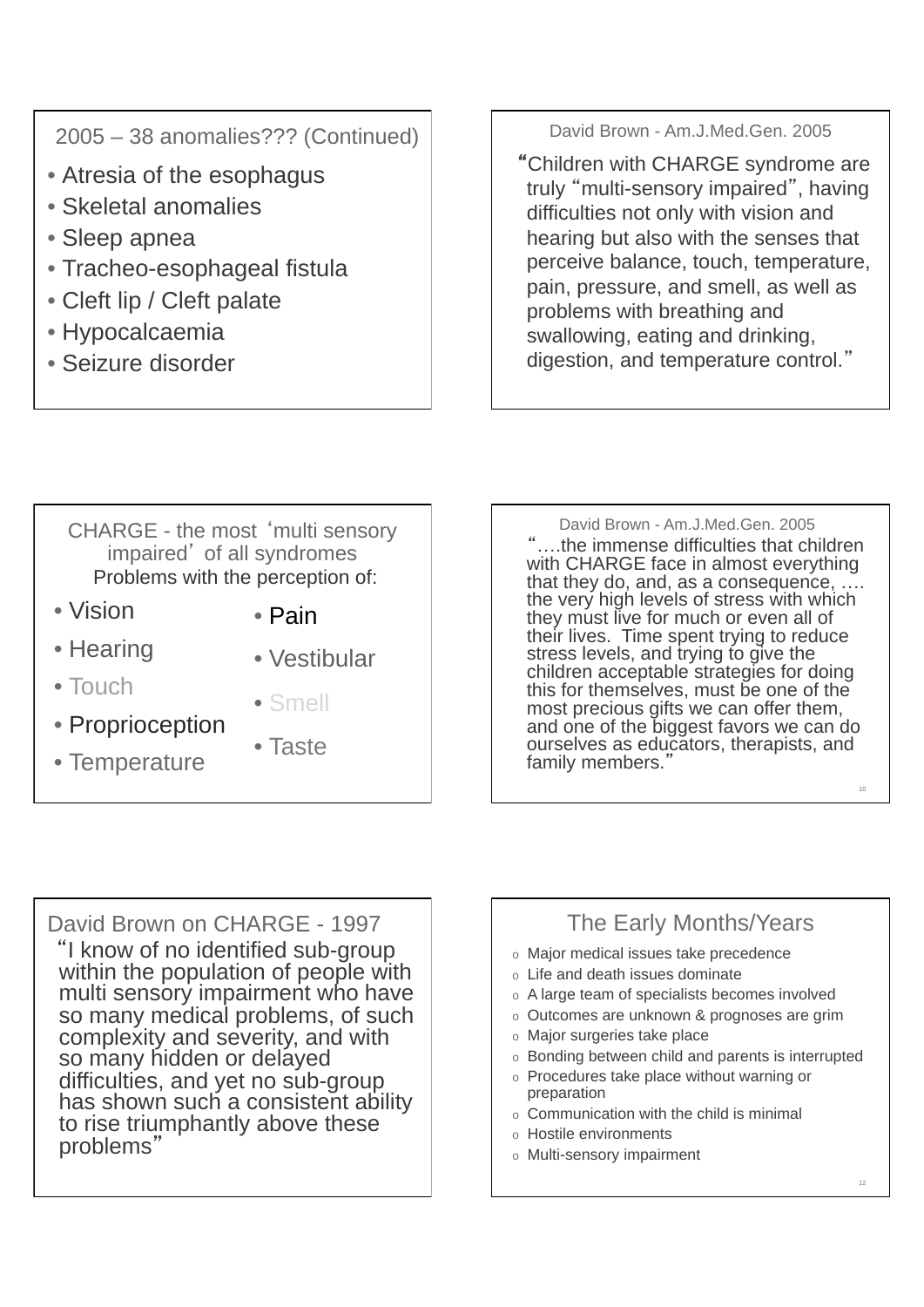Most children with CHARGE function as if they have deafblindness in their early life, and benefit from the earliest possible application of good deaf-blind educational principles and practice



13

15



 With infants with CHARGE mental retardation should never be assumed until it is proven

14

 Most children with CHARGE significantly under-function at birth, and have more potential for development than they reveal to most early assessment





 The educational needs of infants with CHARGE should be addressed as soon as possible after birth even when medical issues seem to be the only, or the top, priority

What do you mean - "Too early"!!??!

- Light sources and levels
- Sound sources and levels
- The cot environment
- Touch cues (firm touch)
- Personal markers
- Slow and fully supported lifting and moving
- Reciprocal interaction games
- Communication/Language
- Educating others

17

# "The Forgotten Senses"

# **PROPRIOCEPTION**

 The receptors are in the muscles and joints throughout the body

 Tells us about the position of our body and all of our limbs, and if anything is moving

# VESTIBULAR

 The receptors are in the Inner Ears

 Tells us about head position & the pull of gravity, detects motion, and it has very close links with the eyes and vision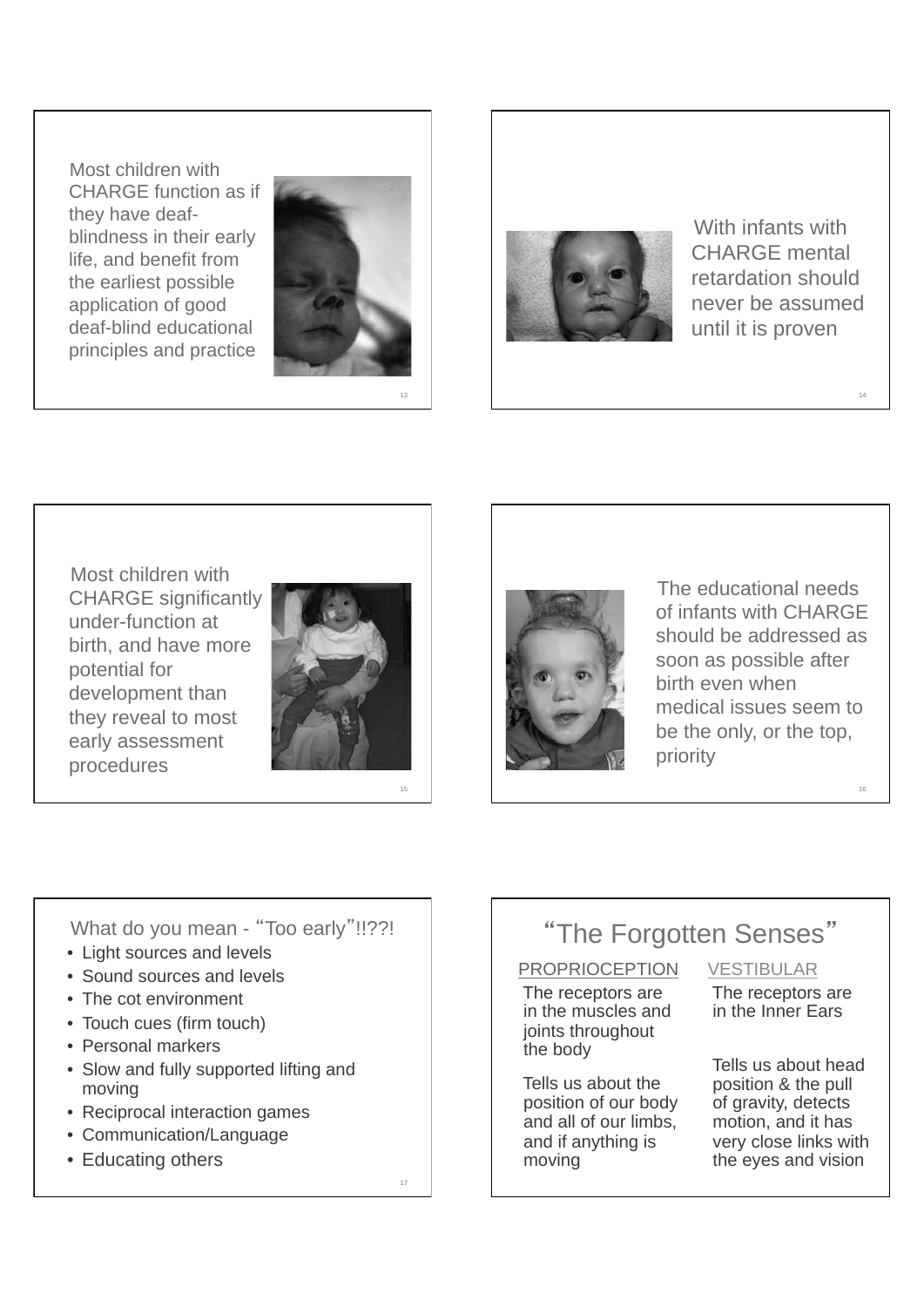When the proprioceptive sense is not working properly some common outcomes may be:

- Inability or reluctance to push up on the hands and arms when laying face down, because of an inability to "feel" and control the joints in the fingers, wrists, elbows & shoulders.
- Inability or reluctance to stand and bear weight because of an inability to "feel" and control the joints in the toes, ankles, knees & hips, while also maintaining vertical stability in the spine.
- Frequent use of the arms and hands to prop the head/upper body, or leaning against furniture, walls, posts, trees, or other people.

When the proprioceptive sense is not working properly some common outcomes may be:

- Feet stamped or slapped repeatedly on the floor when cruising or walking to maximize the tactile and proprioceptive sensation  $($ "feeling the feet" $).$
- Later on, walking tip-toe to maximize the pressure input through the feet, ankles, calves, knees, thighs and buttocks (another way of "feeling the feet").
- Clumsy, poorly coordinated movements, often with self-taught correction strategies.

When the proprioceptive sense is not working properly some common outcomes may be:

- Use of too little force, or excessive force when touching, patting, grasping, pushing or pulling things, or lifting and placing things - may often drop objects.
- Seeking strong pressure or stretching inputs, eg. squeezing into tight spaces, crossing or twisting limbs around each other, twisting a foot or a leg around the leg of a chair, binding body parts with cloth or string or rubber bands, pulling downwards on the teeth and lower jaw, grinding the teeth, tapping the teeth, hand clapping or flapping, leg swinging or kicking, hanging from a bar, jumping up and down, banging the head, hammering objects.

Dr. George Williams "Balance in CHARGE" *CHARGE Syndrome Foundation Manual* 

# *Vestibular function has a role in*

- Detecting motion
- Detecting & responding to gravity
- Providing stability during body movement
- Locating body parts & developing body schema
- Influencing muscle tone and posture

Dr. George Williams "Balance in CHARGE" **CHARGE Syndrome Foundation Manual (cont.)** 

- Facilitating the crossing of the midline
- Motor control, coordination & sequencing
- Assisting with auditory & visual perception
- Modulating arousal & alertness for attention and calming

Early effects of poor (or missing) vestibular function in children with CHARGE Syndrome (Brown American Journal of Medical Genetics, March 2005)

- Low muscle tone ("floppy muscles")
- Poor head control & poor ability to resist gravity
- Strong postural insecurity when held upright
- Marked preference for being flat on the back
- Delayed mobility & unusual movement patterns (eg. back scooting, side-winding, five-point crawl)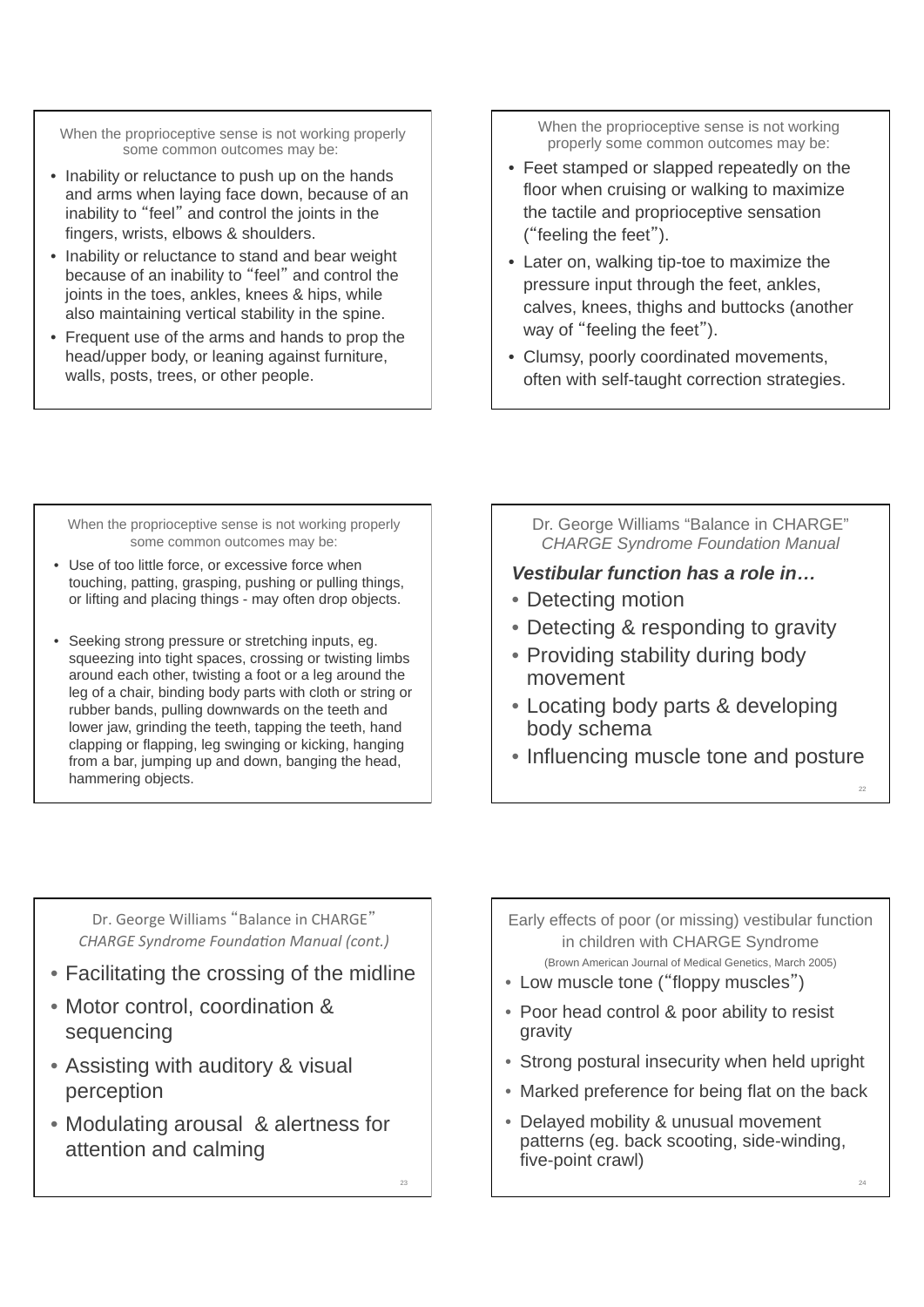Early effects of poor (or missing) vestibular function in children with CHARGE Syndrome (Brown, *cont.*)

- "W" sitting for broader, more secure base
- Better visual, auditory and fine motor skills in supine than in the upright position
- Poor bilateral coordination, hand and eye dominance is either total or missing
- Fatigue after trying to resist gravity for periods of time
- Difficulties with self-regulation

## Health issues

Complex health issues

Availability of medical/para-medical services

Balancing health and educational needs

Making health care educational

CHARGE management issues

25

27

- Constipation Autonomic nervous system?
- Toilet training delays– nerve abnormalities?
- Sleep disturbances abnormal circadian cycle
- Cyclic vomiting/abdominal migraines
- Sensory integration issues
- Behaviors

\*Communication with one's own body

*\**Communication with one's immediate environment

\*Communication with the wider world

# Communication Steps

- 1) Alert the child to your presence
- 2) Introduce yourself (who are you?)
- 3) Alert the child to the coming activity
- 4) Introduce the activity
- 5) Do, *and discuss*, the activity
- 6) On completion, review what you have done (eg. What is different now?)
- 29  $7)$  Let the child know that you are leaving

Communication Options

- o Objects & calendars
- o Sign language
- o Speech with hearing aids
- o Speech with a cochlear implant
- o Visual programs
- o Signed English
- o Reading and writing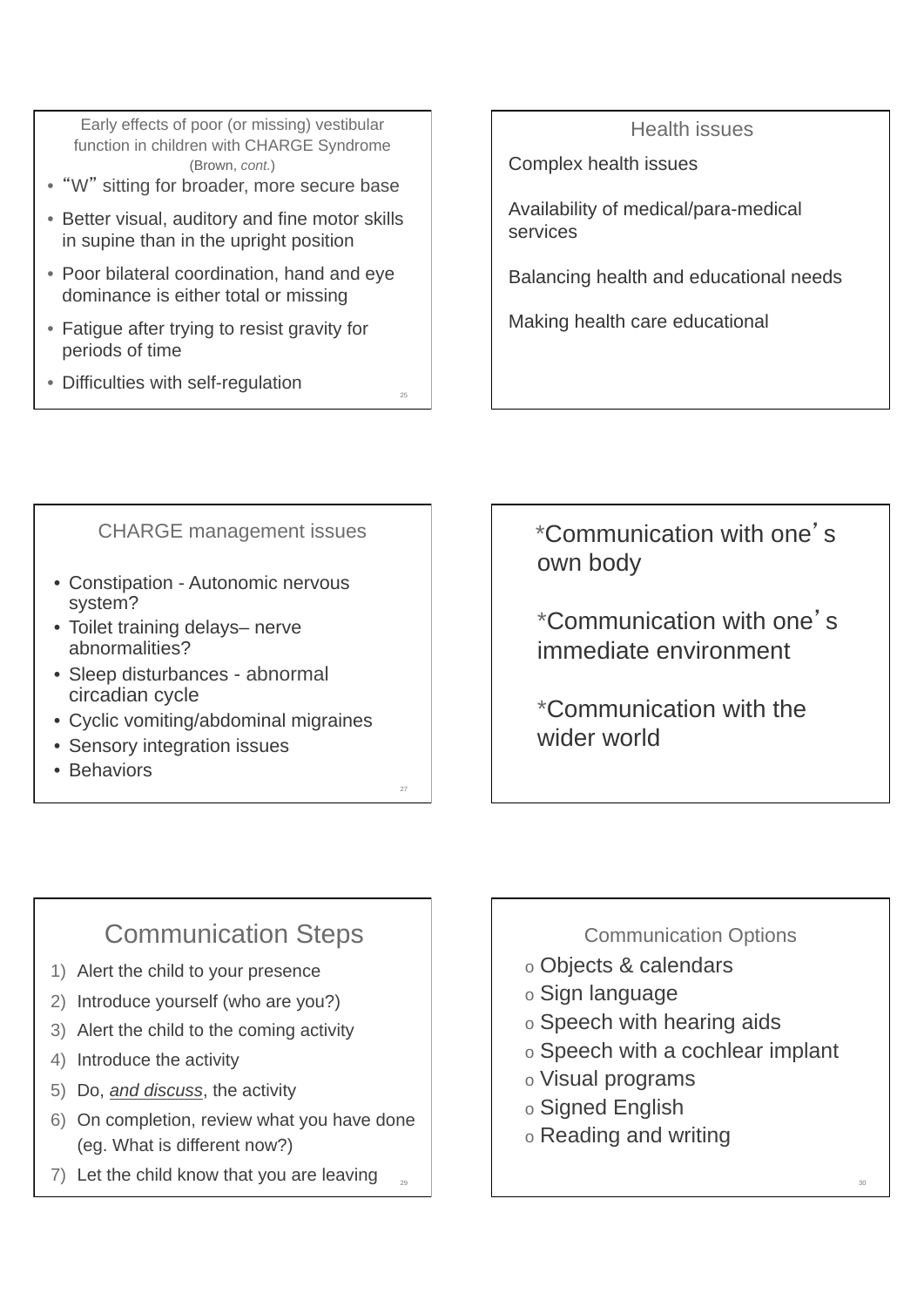

Obstacles to the clear articulation of speech for people with CHARGE (1)



- Hearing Impairment
- Vision Impairment
- Facial Palsy
- Low muscle tone
- Poor tactile sense
- Oro-facial clefting
- Enlarged Tongue

32

34

• Poor tongue movement

Obstacles to the clear articulation of speech for people with CHARGE (2)

- Small lower jaw
- Larynx/Pharynx anomalies
- Breathing difficulties
- Swallowing difficulties
- Dental anomalies
- Delayed/immature eating skills

Obstacles to the clear articulation of manual signs for people with CHARGE (1)

- Low or poorly modulated muscle tone
- Poor tactile sense
- Poor proprioceptive sense
- Poor spatial awareness
- Dyspraxia
- Poor body awareness



Obstacles to the clear articulation of manual signs for people with CHARGE (2)

- 
- Poor bilateral coordination
- Poor sense of balance
- Various postural difficulties
- Low vision or blindness / visual field losses
- Skeletal anomalies

35

33

Groping for understanding over the years

- "social immaturity"
- •"lack of empathy"
- "sudden unpredictable extreme mood changes
- •"lack of a shared frame of reference
- •disproportionate emotional responses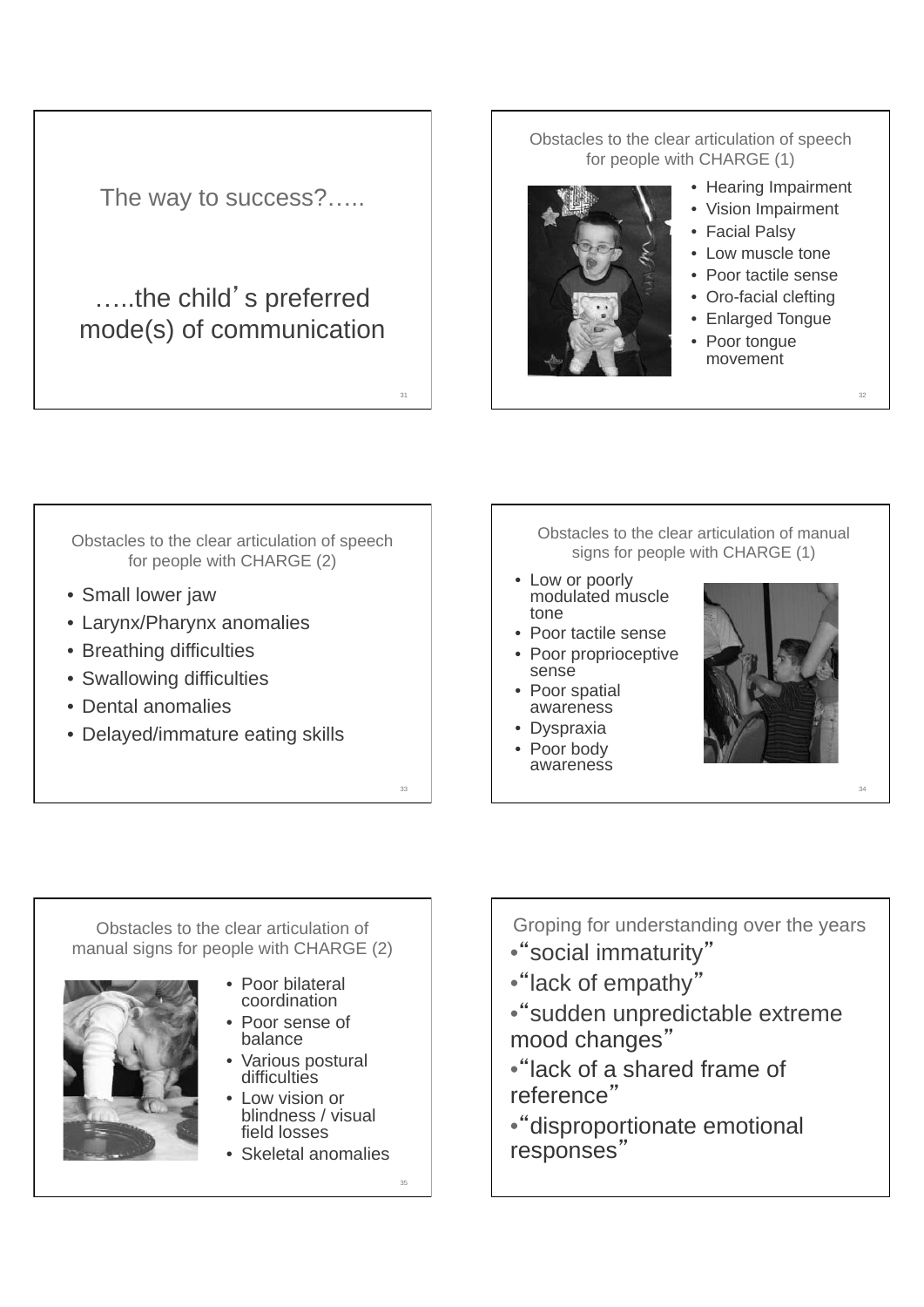[Self-regulation]... "is defined as the capacity to manage one's thoughts, feelings and actions in adaptive and flexible ways across a range of

**CONTEXTS"**<br>Jude Nicholas, CHARGE Accounts, Summer 2007

37

# What is 'self-stimulation'?

•The constancy of sensory feedback.

•Any sensory input that we seek which is not directly the result of a specific activity (such as making coffee, drinking from a glass, getting dressed, walking).

•Any sensory input that we seek which facilitates an activity but is not an inherent part of it.

Statement 1

Sensory inputs have a significant & direct impact on arousal levels

The 9 levels of arousal (Carolina Record of Individual Behavior) • Uncontrollable agitation

40

- 
- Mild agitation
- Fussy awake
- Active awake
- Quiet awake
- Drowsy
- Active sleep
- Quiet sleep
- Deep sleep

- 1. Where are you on the ladder of arousal?
- 2. Where do you need to be?
- 3. How can you get there?

# Statement 2

We all self-stimulate (a lot) to maintain alertness, to wake up, to calm down, to maintain postural control, to keep/get comfortable, to occupy our minds, to self-regulate, to maintain attention, to keep sane, and generally to improve our functioning to achieve our goals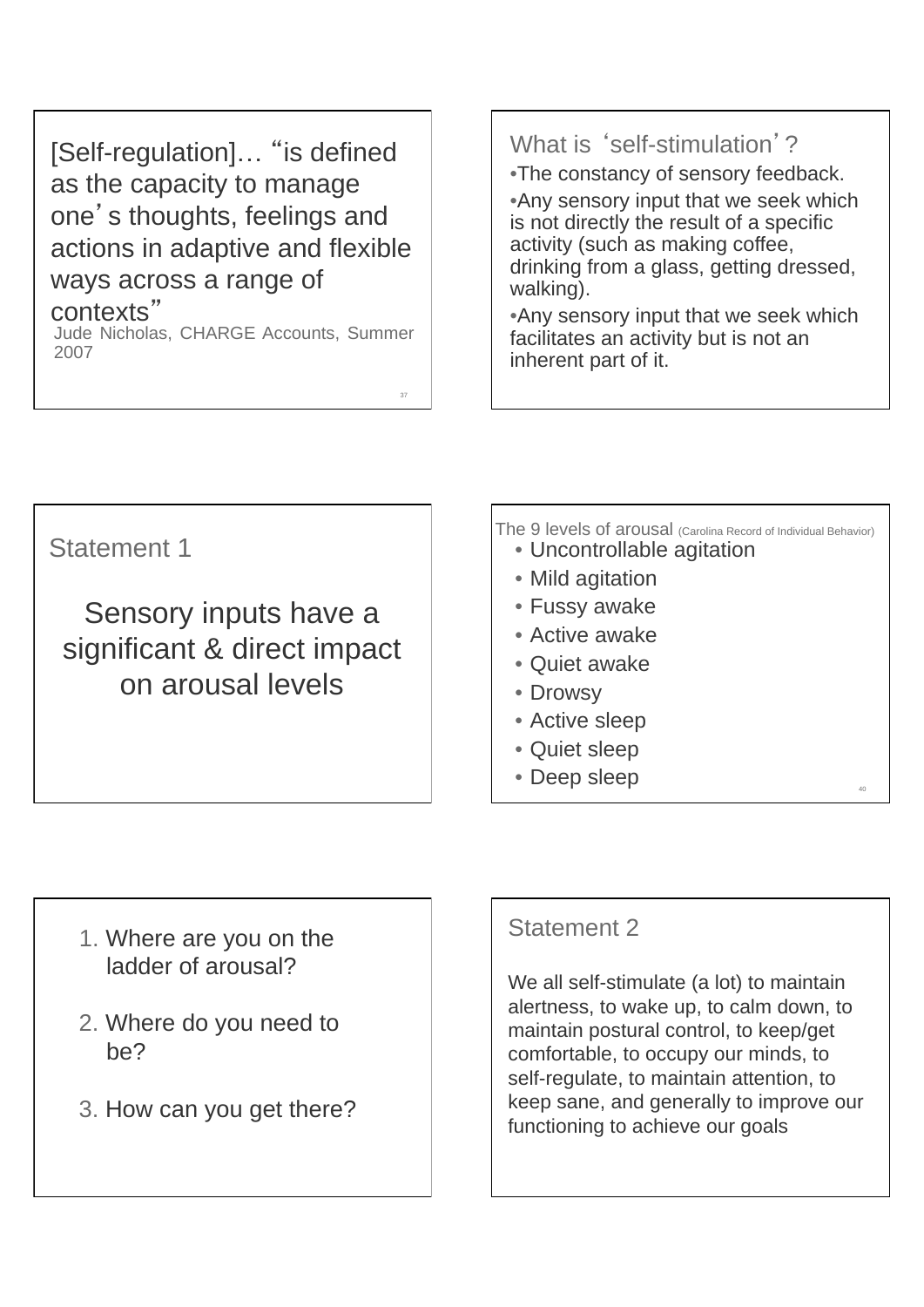# Statement 3

CHARGE is the most multisensory impaired syndrome that we know, and poor selfregulation is a very common feature of this population

# What is CHARGE Behavior??<br>• Impulsivity

- 
- High anxiety
- Obsessions
- Self stimulation
- Poor self-regulation
- Executive function disorder
- Attention Deficit Hyperactivity Disorder
- Pervasive Developmental Disorder
- Obsessive Compulsive Disorder
- "Autistic-like" behaviors
- Deafblindness
- Multi-sensory problems...(and so on!)
- Laziness, stubbornness, aggression

...behavioral difficulties, some of which may be described as autistic-like, and obsessive-compulsive, with attention difficulties... There are potentially multiple sources for these difficulties... Multi-sensory impairments, communication frustrations, and physical pain and discomfort all have been implicated. However, some children with fairly good sensory abilities, adequate communication, and little apparent discomfort may still have challenging behavior. Cognitive impairment has been implicated in some but not all cases. It seems likely that some neuropsychological problems exist. Recent research supports the presence of executive dysfunction, or problems with shifting, initiating, inhibiting, or sustaining actions... Another area being explored is the presence of a regulatory disorder making it difficult for the child to regulate complex processes such as their sleep-wake cycle, hunger-satiety cycle, their ability to console themselves, to manage their emotions, and to plan their motor activities.

Tim Hartshorne, CHARGE Foundation Professional Packet

Statement 4

Most children with CHARGE are not in touch with/do not feel their bodies very well

Yes, I believe that posture should be included as a "selfstimulation" and/or a "selfregulation" behavior (especially for people with CHARGE syndrome)

# Statement 5

Sensory deficits and poor sensory perception make children with CHARGE self-stimulate in mostly normal ways – but with more intensity, more persistence, and for a longer period of their lives than normal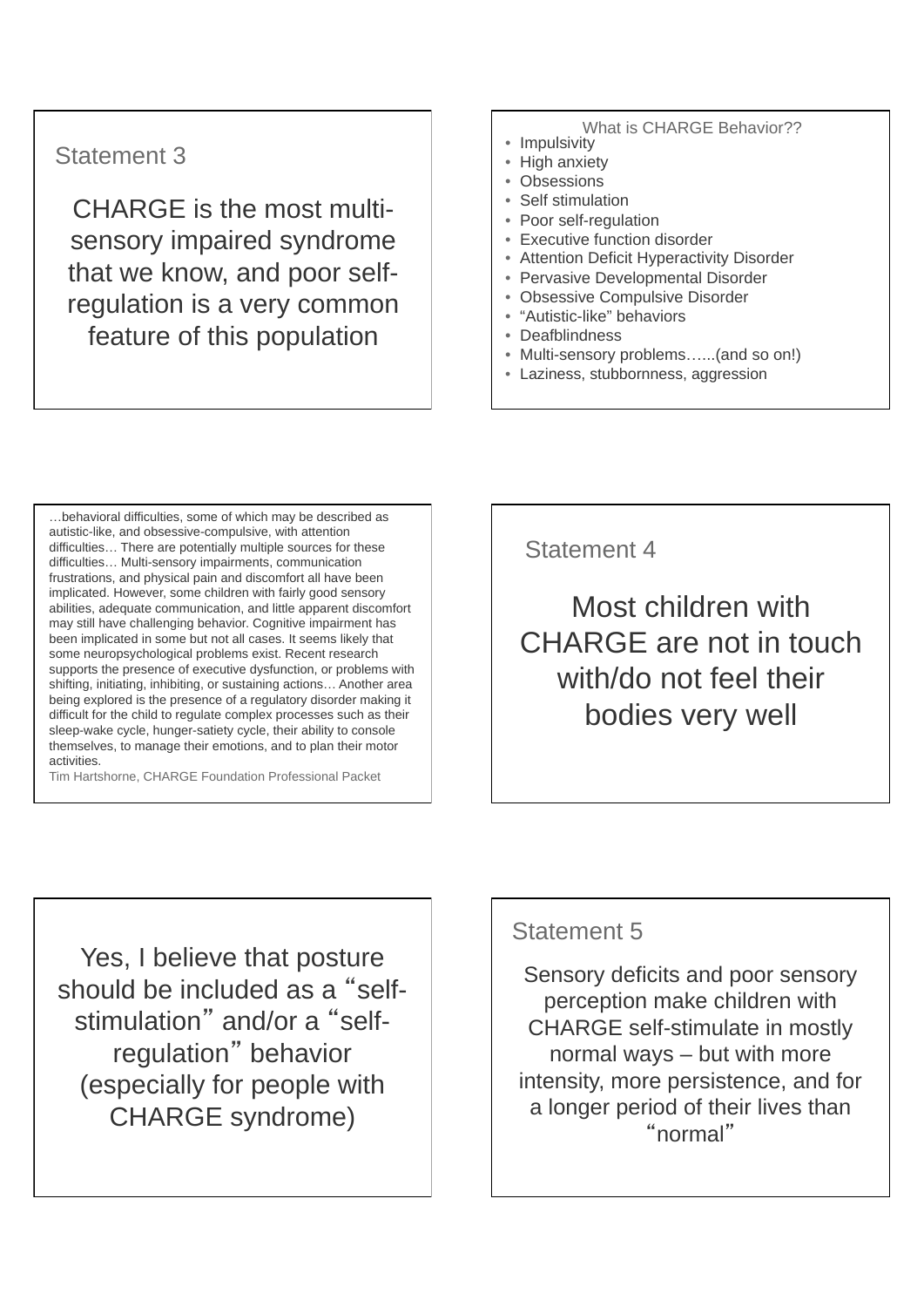# Statement 6

For various reasons children with CHARGE may have poor social awareness, so self-stimulation behaviors may be more obvious

# Statement 7

Attempts to stifle and stop self-stimulation behaviors are likely to result in worse selfregulation and generally less good functioning

If it isn't dangerous or illegal, ask "What does it mean?", and then intervene to try to answer that question, NOT to stop the behavior as the primary aim

David Brown - Am.J.Med.Gen. 2005

Many people with CHARGE demonstrate difficulties with vocabulary recall, initiating communicative exchanges, and with clearly articulated expression, in the abstract forms of spoken and/or sign language. Provision of a communication mode with a concrete component (eg. objects, symbols, pictures, written words) can be of immense help in aiding recall, in encouraging initiations, in clarifying meaning, and in generally fostering a more confident, animated, and fluent communicative style.

52

"Exploring executive functioning"-Amanda Kirby

•*Activation* – organizing & prioritizing, initiating, getting started

- •*Focus* sustaining & shifting, completing
- •*Effort* regulating alertness
- •*Emotion* managing frustrations, modulating emotions, keeping perspective

•*Memory* – remembering, accessing recall, recognizing & remembering a sequence

•*Action* – monitoring & regulating self-action without impulsivity, or poor context or poor pacing

# Statement 8

Observing how and when a child self-stimulates will offer invaluable insights into who they are and how they work, for assessment, teaching, behavior management, and relationship building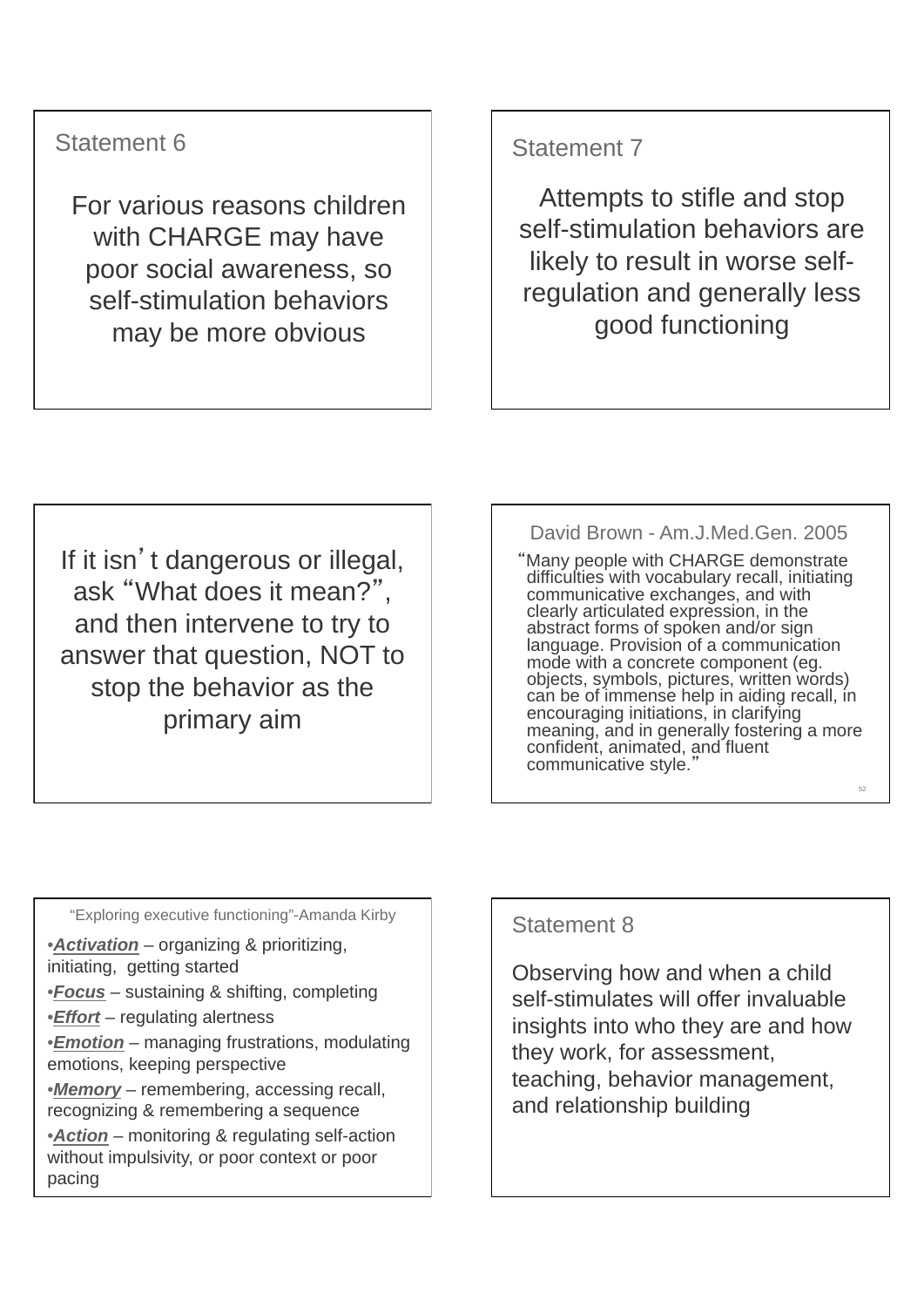### Teaching Strategies (Brown 2005)

- Individualization
	- Relationships
	- Stress Control
	- Positioning & support
	- **Motivators**
	- **Pacing**
	- **Consistency**
	- Routine-based
	- **Adaptations**
	- **Appropriate** communication/ language
	- The Just Right Challenge

# The Future

•Medical research & advances - genetics, immunology, digestive system, osteoporosis, vestibular issues, sleep disturbance, low muscle tone

•Improved identification and access to services •Age-related developments, both medical and behavioral

•Investigation of behavioral issues, especially self-regulation & executive dysfunction

•Improved educational strategies

•Improved awareness of the correct assessment procedures and teaching strategies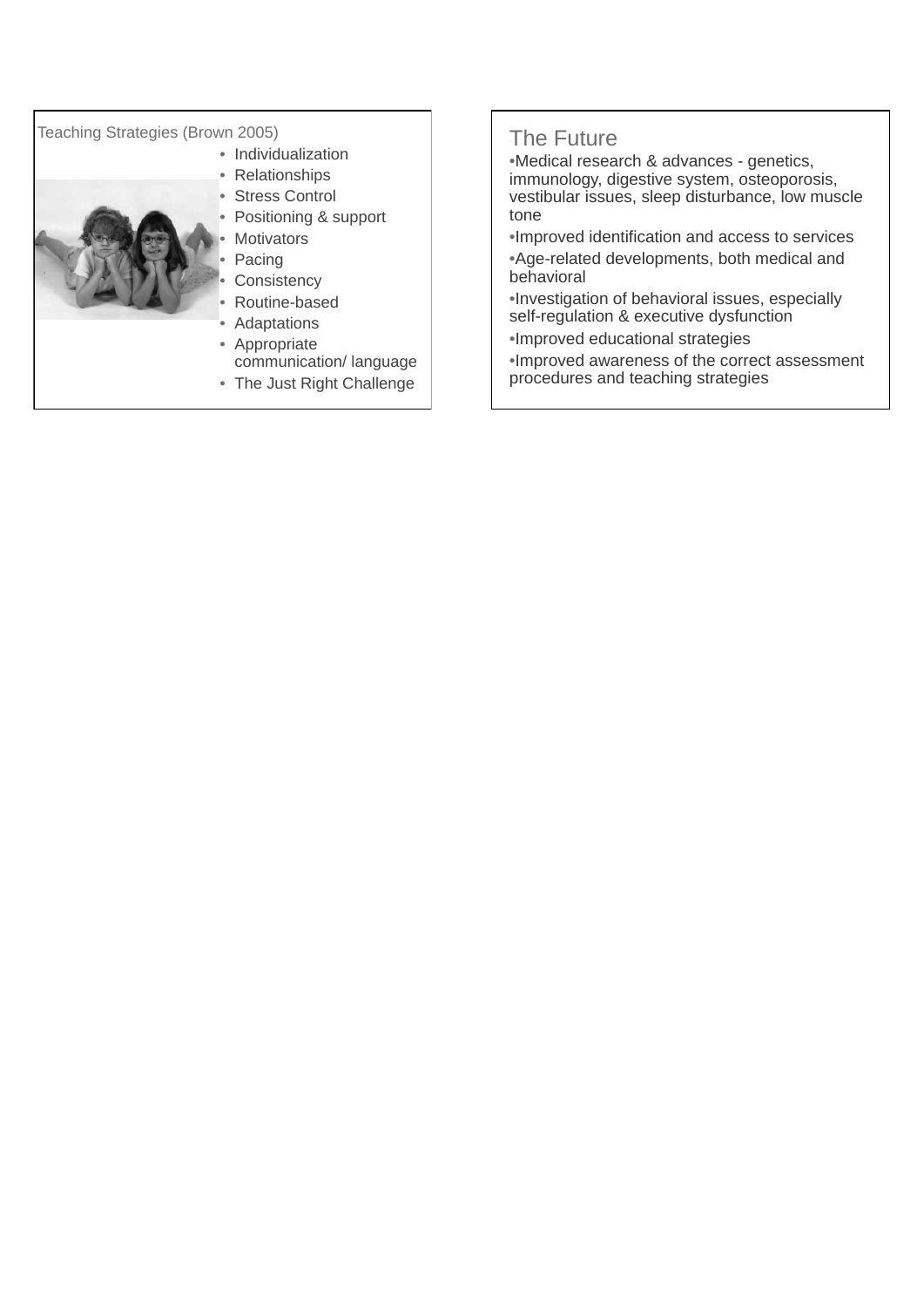



### Objectives

After this presentation you will understand more about:

- 1. The cranial nerve anomalies in CHARGE Syndrome, particularly in relation to feeding.
- 2. The Cutting edge research involving the Zebrafish in relation to the cranial nerves.

# Let's Rate Your CHARGEr's Eating Difficulties Over the Years

# **CASE HISTORY**

### 4 Major & 3 Minor

#### **MAJOR**

- $C -$ Coloboma [Left Eye].<br> $C -$ Choanal Atresia [Right].
- 
- C Cranial Nerves [VII (Right), VIII, IX, XI].
- C Characteristic Ears [Severe SNHL].

#### **MINOR**

C - Cardiac - aberrant subclavian artery, bicuspid aertic

C-Caruiac - aberrant Superiors<br>C - Characteristic CHARGE face.<br>D - Developmental delay - balance, expressive speech.



# **Hidden Structural Problems**

**CASE HISTORY** 

- Feeding Issues
- Severe renal hydronephrosis
- Abnormal temporal bones

Cochlear transplant 2000

Nissens fundoplication and tonsillectomy 2001



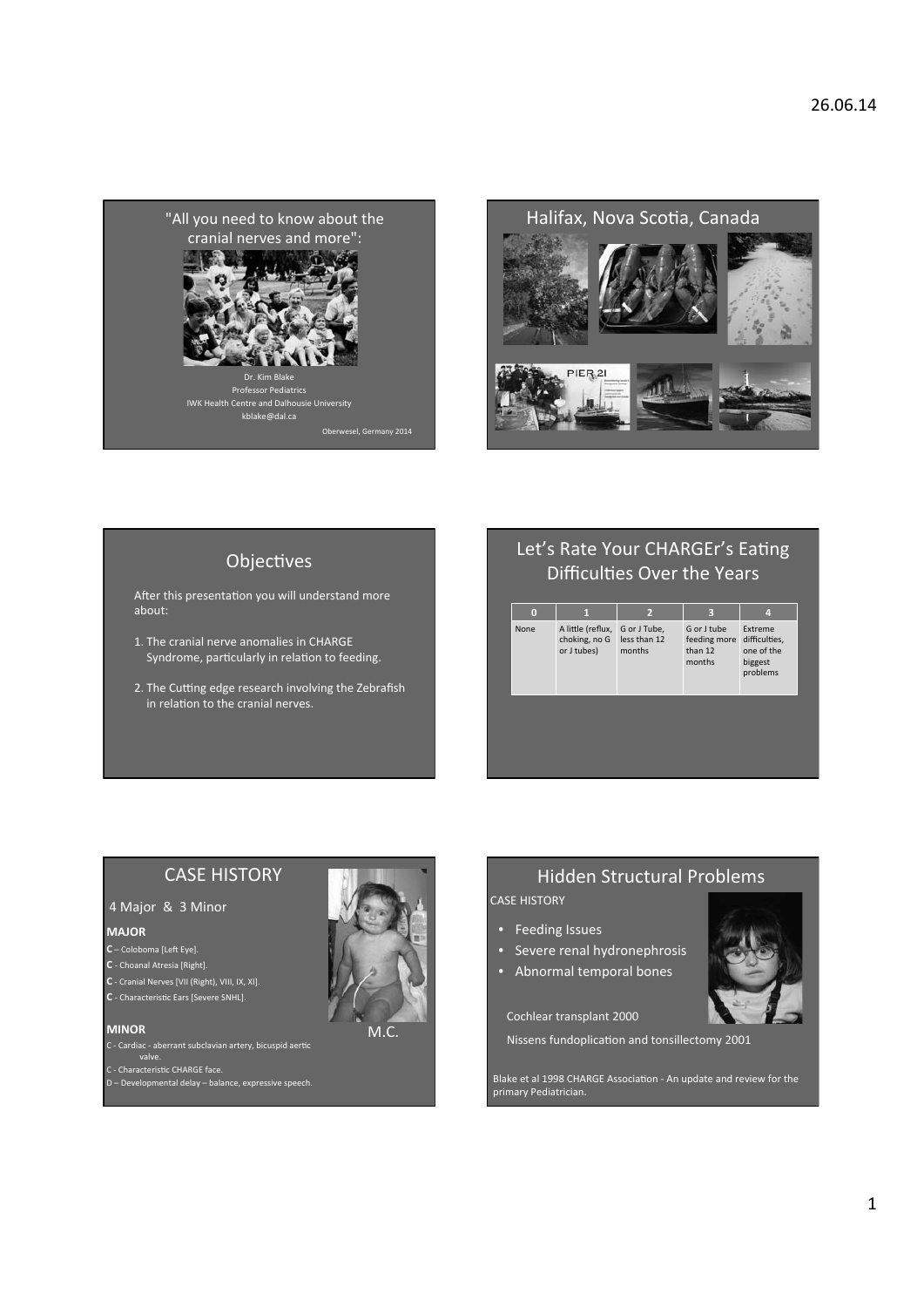### **Feeding Issues**

- Poor sucking and swallowing
- Velopharyngeal in-coordination
- Gastroesophageal Reflux (GER)



Dobbelsteyn C, **Blake KD**. 2005. Early Oral Sensory Experiences and<br>Feeding Development in Children with CHARGE Syndrome: A Report<br>of Five Cases. Dysphagia. Vol : 89-100.

### Feeding Question #1

"My 2 year old has been getting more picky and will not ext lumps. We never needed a tube but she's losing<br>weight and now has regular hiccups. She was on ranitidine as an infant but we weaned her off this."

The family doctor feels that this is just the terrible<br>two's and not to worry.

Cindy Dobbelsteyn, et al. Feeding Difficulties in Children with CHARGE<br>Syndrome: Prevalence, Risk Factors, and Prognosis. Dysphagia. 2008 Vol.<br>23, No. 2, p. 127

### **Treatments for Gastroesophageal** Reflux (GER)

- 1. Behavioral treatment raising the bed, small frequent<br>meals, limiting foods that promote reflux such as tomatoes,<br>meat, chocolate.
- -
- Theat, chocolate.<br>
2. Medical management<br>
∴ o ranitidine 8mg/kg per day in 1-2 divided doses (for<br>
babies 3 divided doses)<br>
∴ o Prevacid (lansoprazole)- 1-2 mg/kg per day at the
	- beginning of the day (occasionally twice a day)<br>
	o Domperidone (Motilium) 4 times a day before meals
	-

Also consider cow's milk protein intolerance

### **Feeding Question #2**

After gastrostomy removal some children cram their mouths with food, why?

- 
- oral hyposensitivity<br>• Need for substantial amount of food in mouth before bolus preparation occurs



### "Hot Dog in 3 Seconds Flat"



Ate quickly and swallowed without chewing

### **Ideas for Treatment**

- external pacing - Therapist - small manageable bites

- 
- wait until mouth is clear before offering more

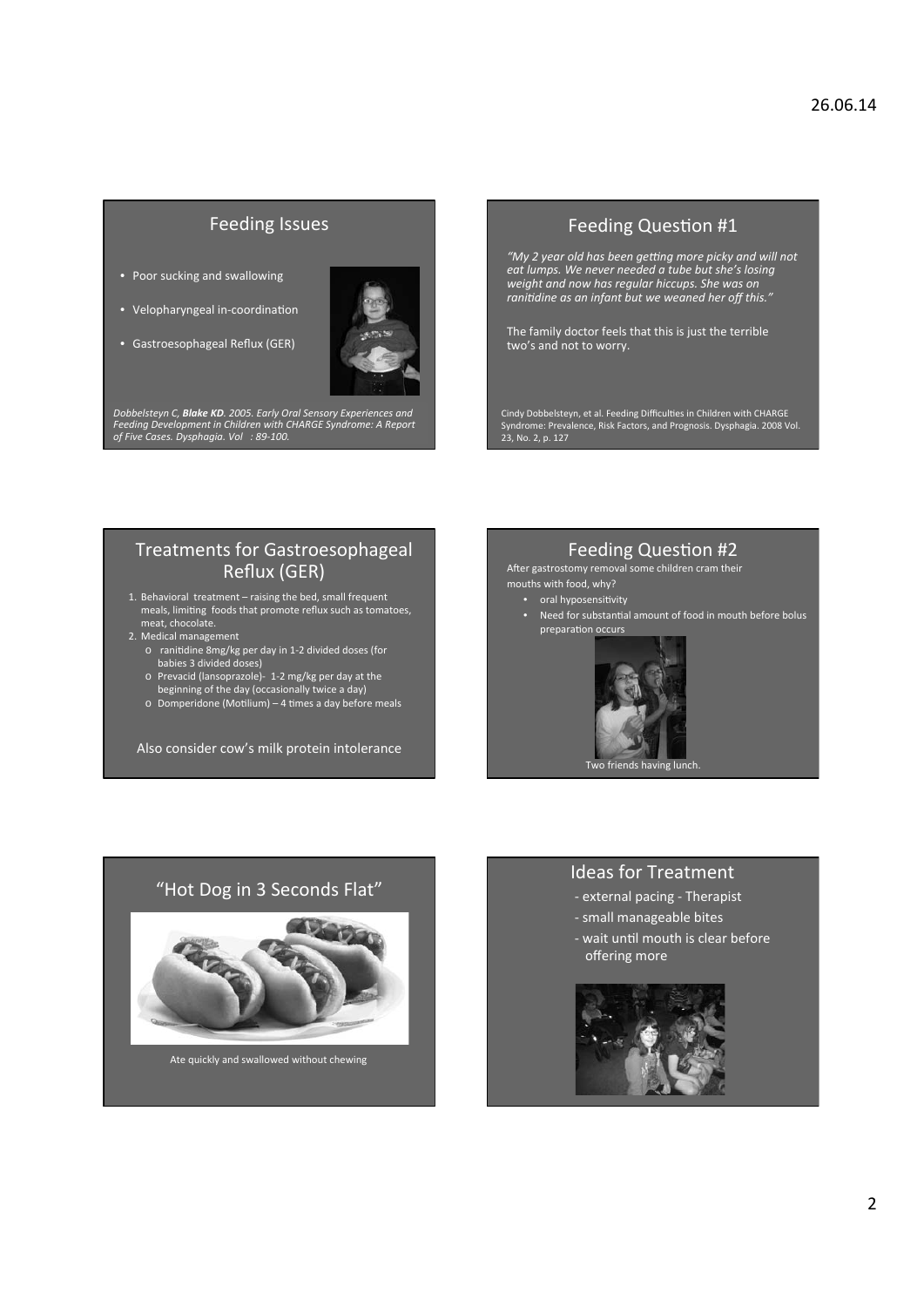



# Cranial Nerves - 12 Pairs Motor & Sensory

|                  | Smell - anosmia                   |
|------------------|-----------------------------------|
| $'$ II III IV VI | Eye movement                      |
| $\vee$           | Weak chewing & sucking, migraines |
| VII              | Facial nerve weakness             |
| VIII             | Hearing & balance problems        |
| <b>IXX</b>       | Internal organs (heart, gut)      |
| XI               | Shoulder movements                |
| XII              | Tongue                            |
|                  |                                   |

Blake KD, et al. Cranial Nerve manifestations in CHARGE syndrome. Am J Med<br>Genet A. 2008 Mar 1;146A(5):585-92.





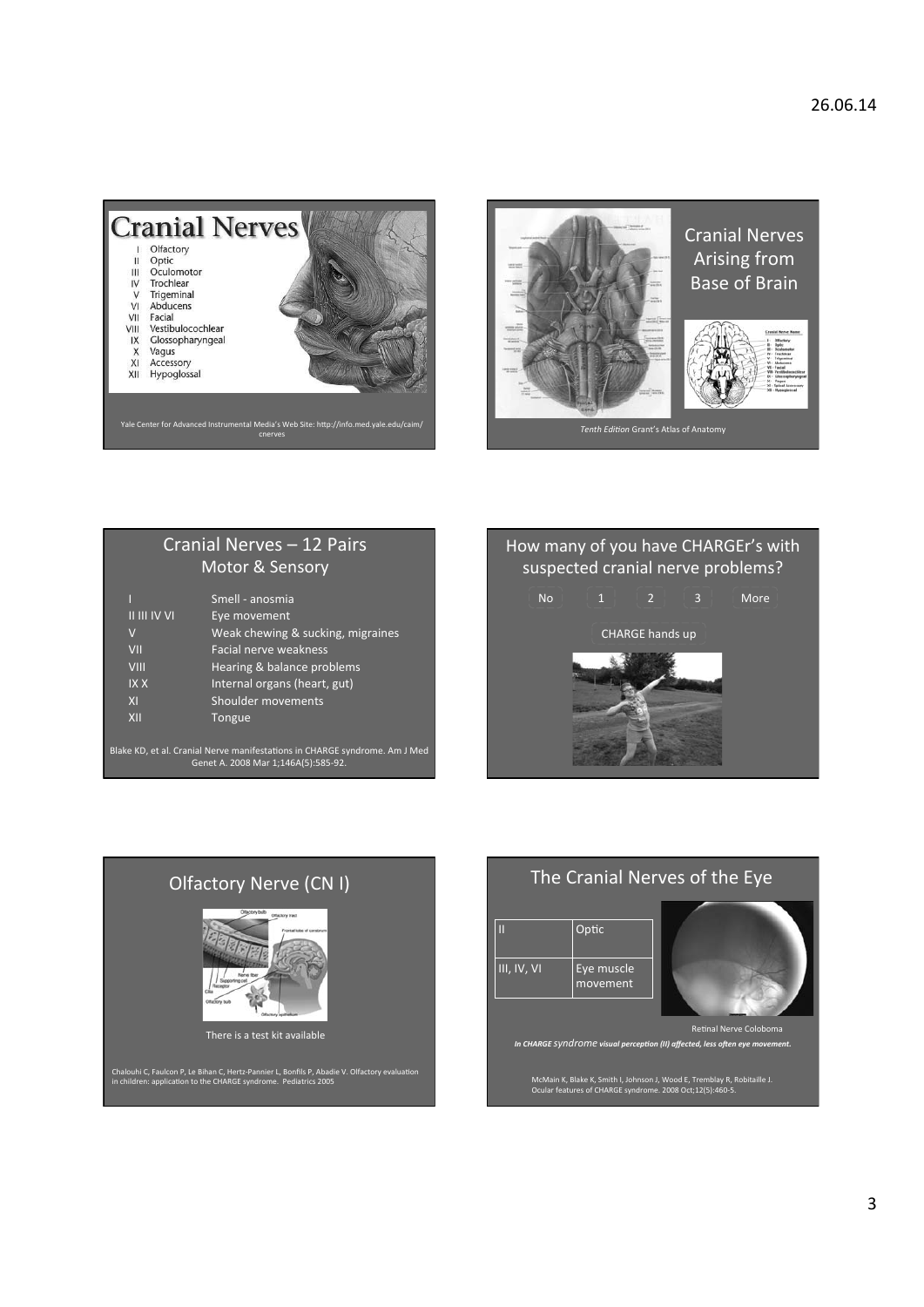





Feeding issues

are often severe.

Two friends, MC and KW, having lunch.

**Cranial Nerve VII - Facial** 





Web Site: http://info.med.yale.edu/caim/cnerves



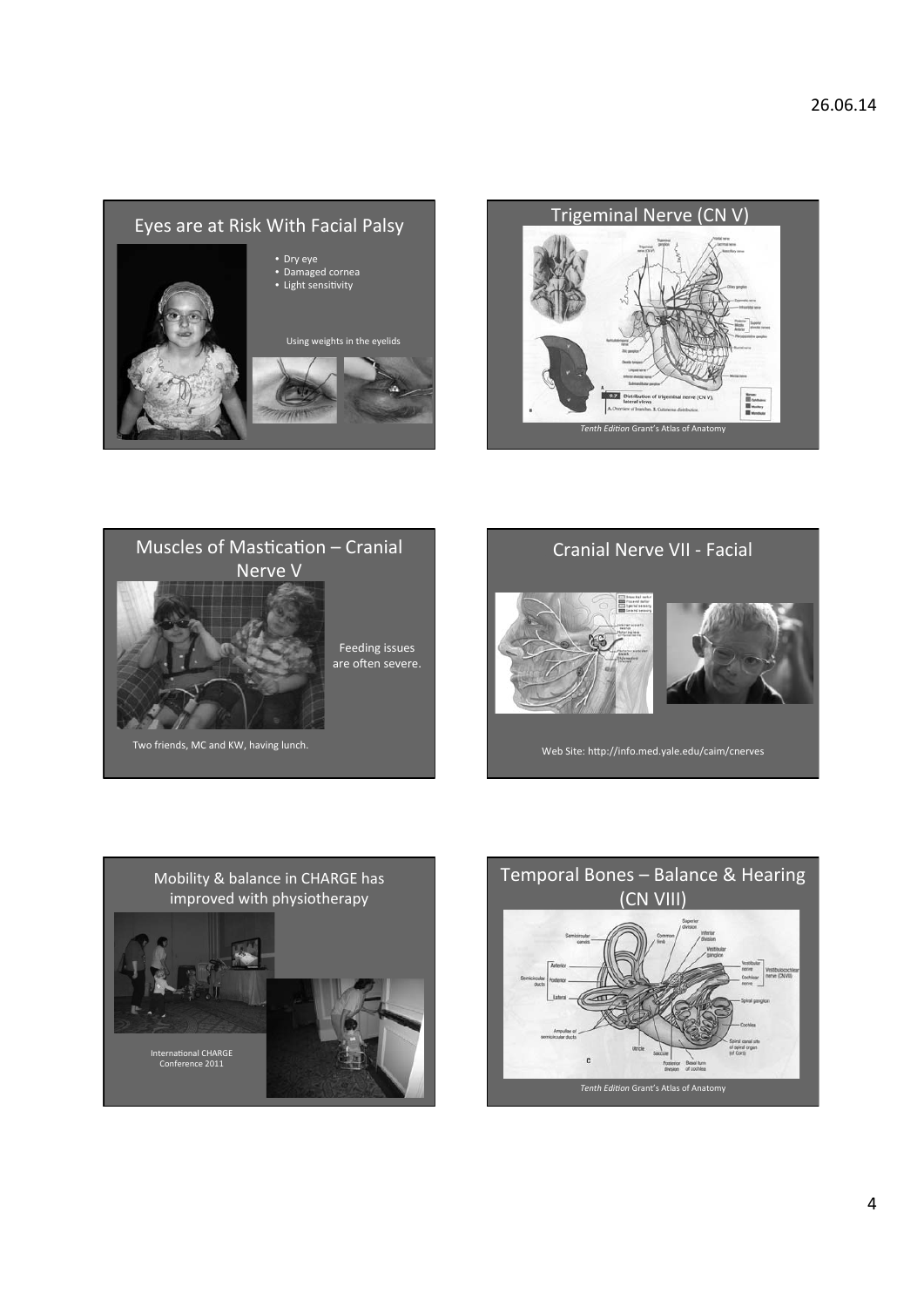| Cranial<br><b>Nerve</b>                                                                                                                      | <b>Function</b>                                 | <b>Symptom of Dysfunction</b>    |  |  |  |
|----------------------------------------------------------------------------------------------------------------------------------------------|-------------------------------------------------|----------------------------------|--|--|--|
| $\overline{\mathbf{I}}\mathbf{X}$                                                                                                            | <b>Taste</b>                                    | Gag reflex                       |  |  |  |
|                                                                                                                                              | Salivation<br>Swallowing                        | Swallowing                       |  |  |  |
| $\overline{X}$                                                                                                                               | Phonation<br>Swallowing                         | Gag reflex<br>Swallowing         |  |  |  |
| <b>XI</b>                                                                                                                                    | Head and shoulder movement<br>Laryngeal muscles | Shoulder drop<br>Winging scapula |  |  |  |
| IX X XI Cranial Nerves - Abnormality in the supranuclear region.<br>Poor suck - swallow coordination, neonatal brain stem dysfunction (NBSD) |                                                 |                                  |  |  |  |





### **Cranial Accessory Nerve XI**



### Summary of Cranial Nerve (CN) Findings in CHARGE syndrome

- Dysfunction of cranial nerves is more frequent and multiple.
- The extent and involvement of cranial nerves may reflect the<br>clinical spectrum.
- CN VII is more frequently associated with other CN's
- is seen in those individuals more severely affected.
- CN V "muscles of mastication" affected in CHARGE.
- Structural brain malformations highly associated with CN.

# Role of Chd7 in Zebrafish: A Model for CHARGE Syndrome. PLoS One. 2012;7(2):

Patten SA, Jacobs-McDaniels NL, Zaouter C, Drapeau P,<br>Albertson RC, Moldovan F.

Sainte-Justine Hospital Research Center, Montreal, Quebec, Canada.

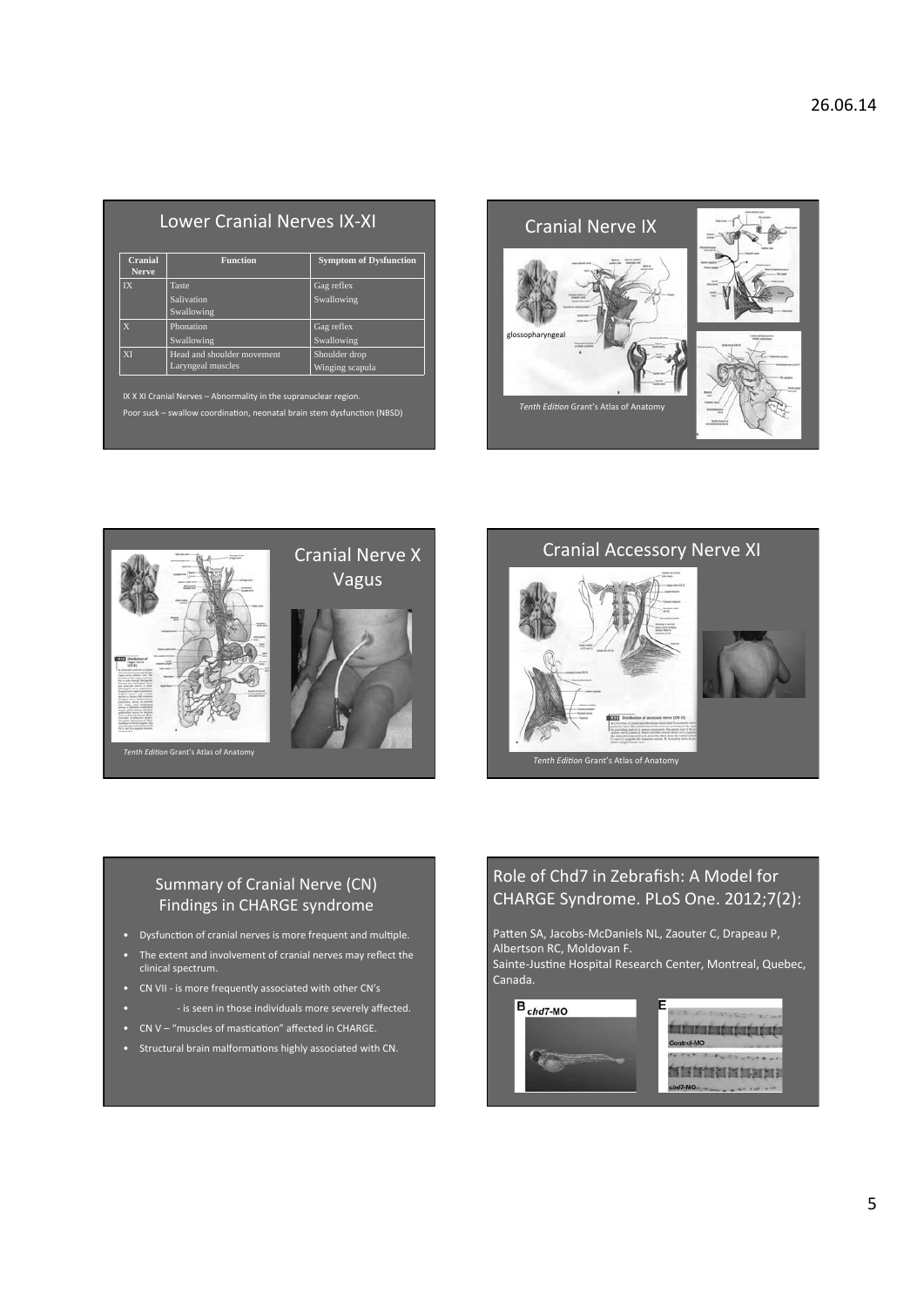## The Zebrafish

- Zebrafish make an excellent model organism to study rare pediatric single gene diseases because:
	- Conserved genetics
	- Ease of genetic manipulation
	- Embryonic transparency
	- $-$  Rapid development



# Zebrafish and CHARGE

- CHD7 gene is conserved in the zebrafish
- CHD7 knock down has demonstrated the
- following physiological effects in the zebrafish<sup>1</sup>:
- Dysmorphic heart
- Smaller eyes
- Curvature of the body axis
- Disruption in the number, organization, and patterning of the cranial nerves (mainly V, VII, and X)



# Continuing Research

• Teaming up with Dr. Berman, who has expertise in modeling rare diseases in zebrafish, we hope to explore three main areas of CHARGE syndrome:

- 1. Gut motility and function:
- 2. Heart anomalies and genetics
- 3. Cranial nerve anomalies



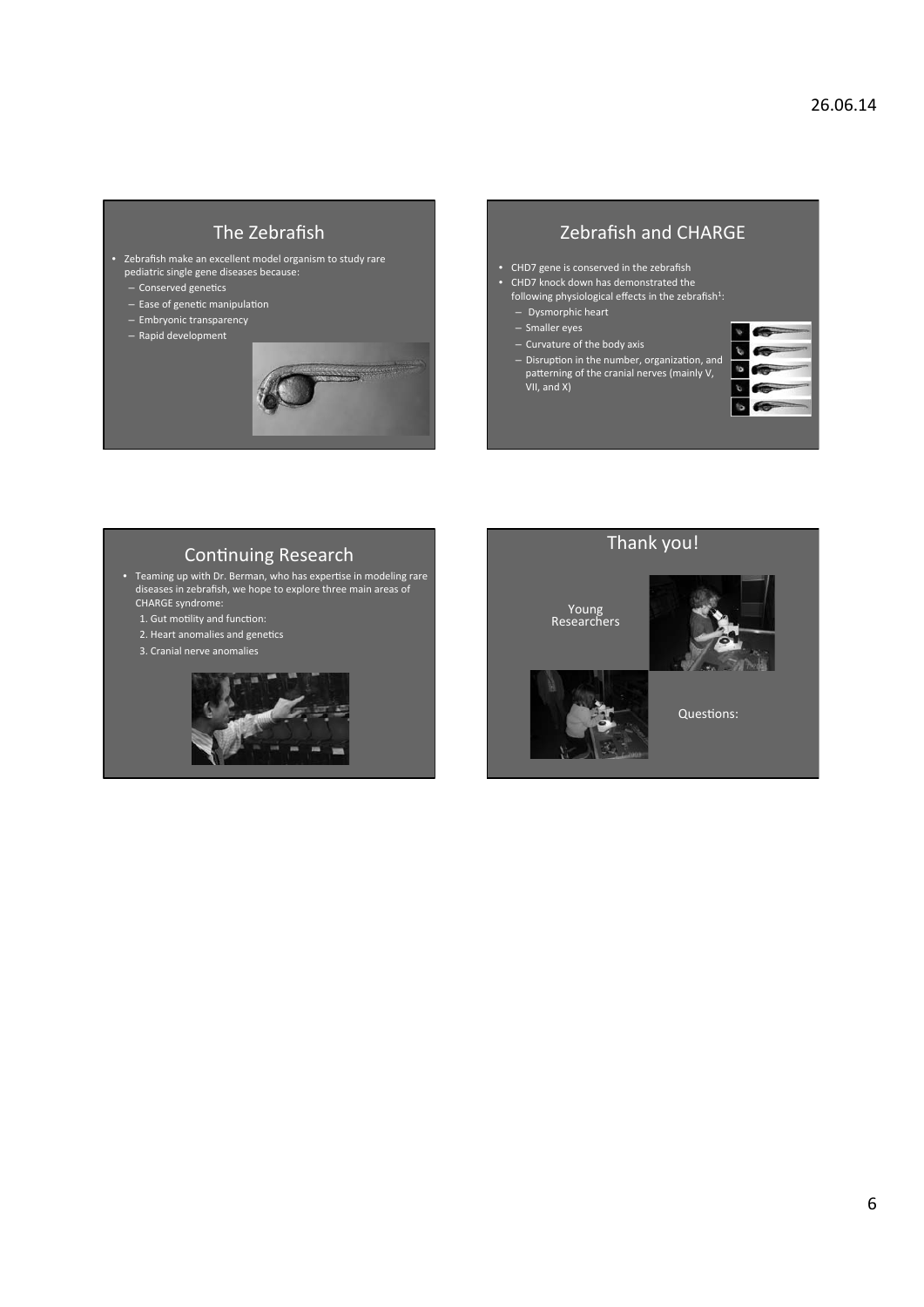



#### How to make sense of it

- The kid has a syndrome!
- It's pathological and should be eliminated
- . It's due to frustration and pain
- It's communication

. It works for the kid





The primarily voluntary regulation of cognition, behavior, emotion, and physiological states for the purpose of goal-directed actions

•Self-Regulation

- 
- Managing the threshold of arousal
- Processes of self-control
- Both suppresses and encourages; inhibits and promotes
- Supports homeostasis of the system



### \*Self-regulation problems in CHARGE

- Rapid changes in arousal levels
- · Melt downs
- Unfocused behavior
- · Diagnoses
	- OCD a way to reduce stimulation and exercise control • ADHD - a problem with regulating sensory and behavioral stimulation and focusing on a goal
	- Tic disorder a stress response to lack of control over environment<br>• Autistic-like behavior the failure of regulation strategies, and the<br>adoption of dysregulated behavior
	-

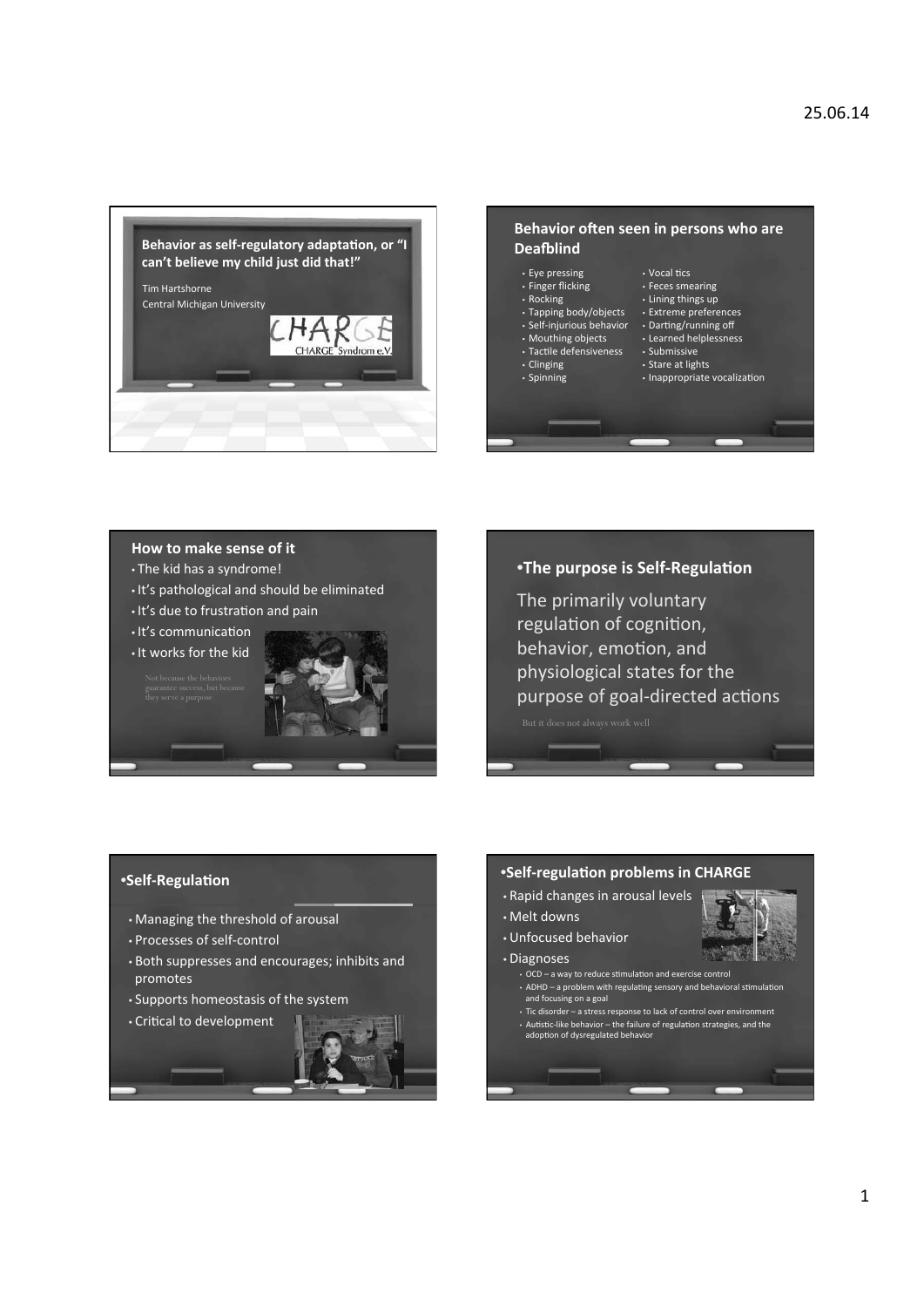



**THE CHILD THE TELEPHONY** 

#### **.Quality of Services and Support**

- Medical or specialist knowledge
- . Needs multi-disciplinary medical and educational teams
- Parent-Professional relationships
- Extent of social support
- Parent and family resilience

#### •CHD7 Gene

- Regulatory gene
	- Neural crest · Placode cells
- Multisensory impairment
- Major organs may be affected
- Vestibular functioning impaired
- Epigenetics
	- · NICU experience

- **•Stress**
- Endocrine regulatory system
- Perception of adversity
- Availability of resources
- Response of professionals
- Response of family



## •Neural Connectivity • Prefrontal cortex and executive function

- Reactive forms of learning and behavior • Reflective forms of learning and behavior
- Neuropsychological control over
- behavioral schemas
	- · Routine control
	- Supervisory attentional system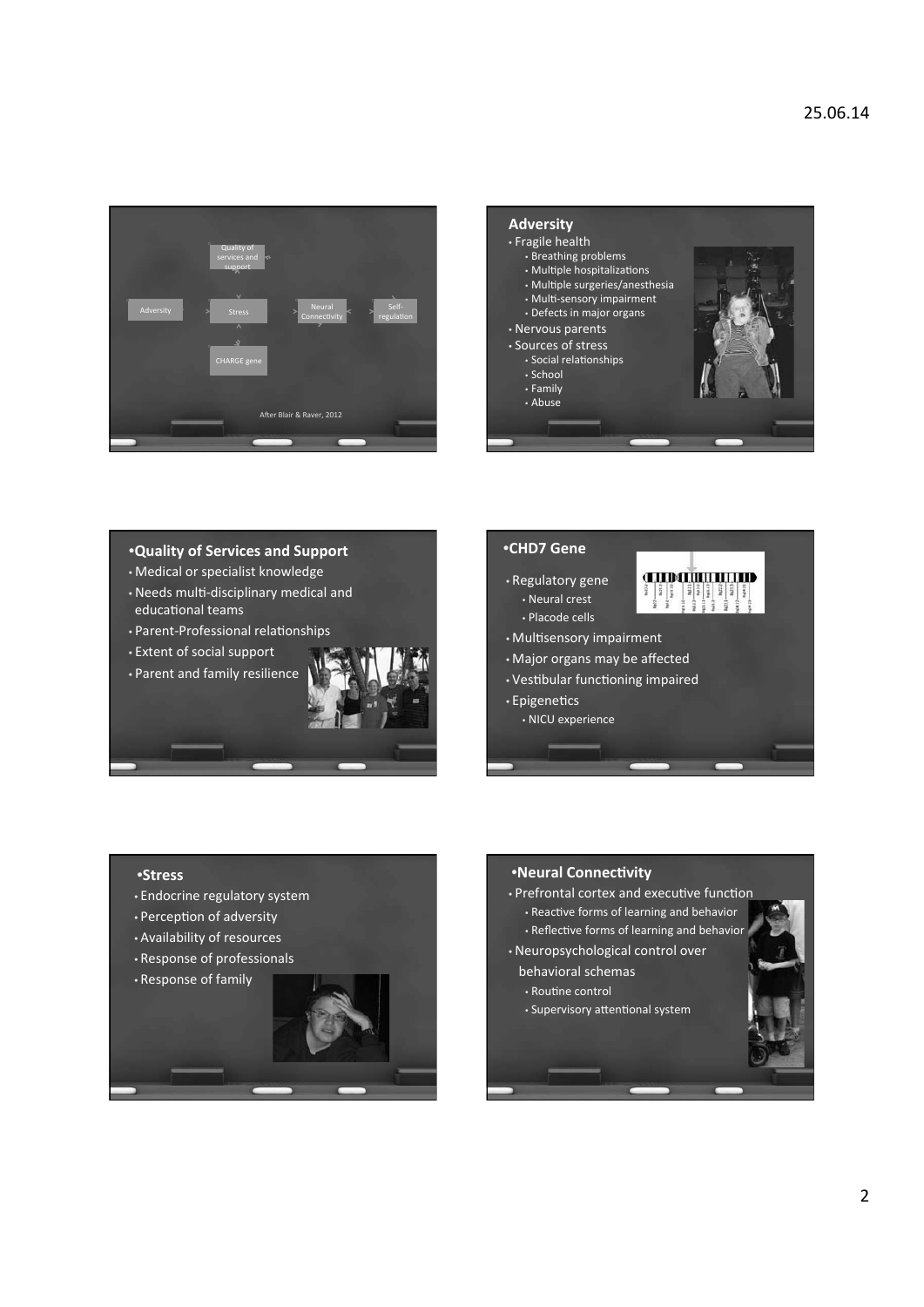

| <b>•Self-regulation Scale</b>                                            |  |  |  |  |
|--------------------------------------------------------------------------|--|--|--|--|
| . I have a hard time paying attention and my mind tends to wander.       |  |  |  |  |
| .When I really need to pay attention I can focus my mind.                |  |  |  |  |
| . I can readily prioritize the things I need to get done in a day.       |  |  |  |  |
| . I become overwhelmed when faced with too many things to take care of.  |  |  |  |  |
| •I get upset a lot and cannot find any way to get rid of those feelings. |  |  |  |  |
| .When I really need to control my feelings I can do it.                  |  |  |  |  |
| .When there is nothing going on I have to create it.                     |  |  |  |  |
| .When I am in a noisy crowd I have to find a way to leave.               |  |  |  |  |
|                                                                          |  |  |  |  |
|                                                                          |  |  |  |  |

| •Dunn Conceptual Model                                    |                                                 |                                                |  |  |
|-----------------------------------------------------------|-------------------------------------------------|------------------------------------------------|--|--|
| Arousal of thoughts,<br>behavior, feelings,<br>sensations | <b>PASSIVE</b><br>Self-regulation<br>Strategies | <b>ACTIVE</b><br>Self-regulation<br>Strategies |  |  |
| Habituation                                               | Non-reactive<br>Tune it out                     | Sensation<br>Seeking                           |  |  |
| Sensitization                                             | Reactive to<br>Stimuli                          | Sensation<br>Avoiding                          |  |  |
|                                                           |                                                 |                                                |  |  |





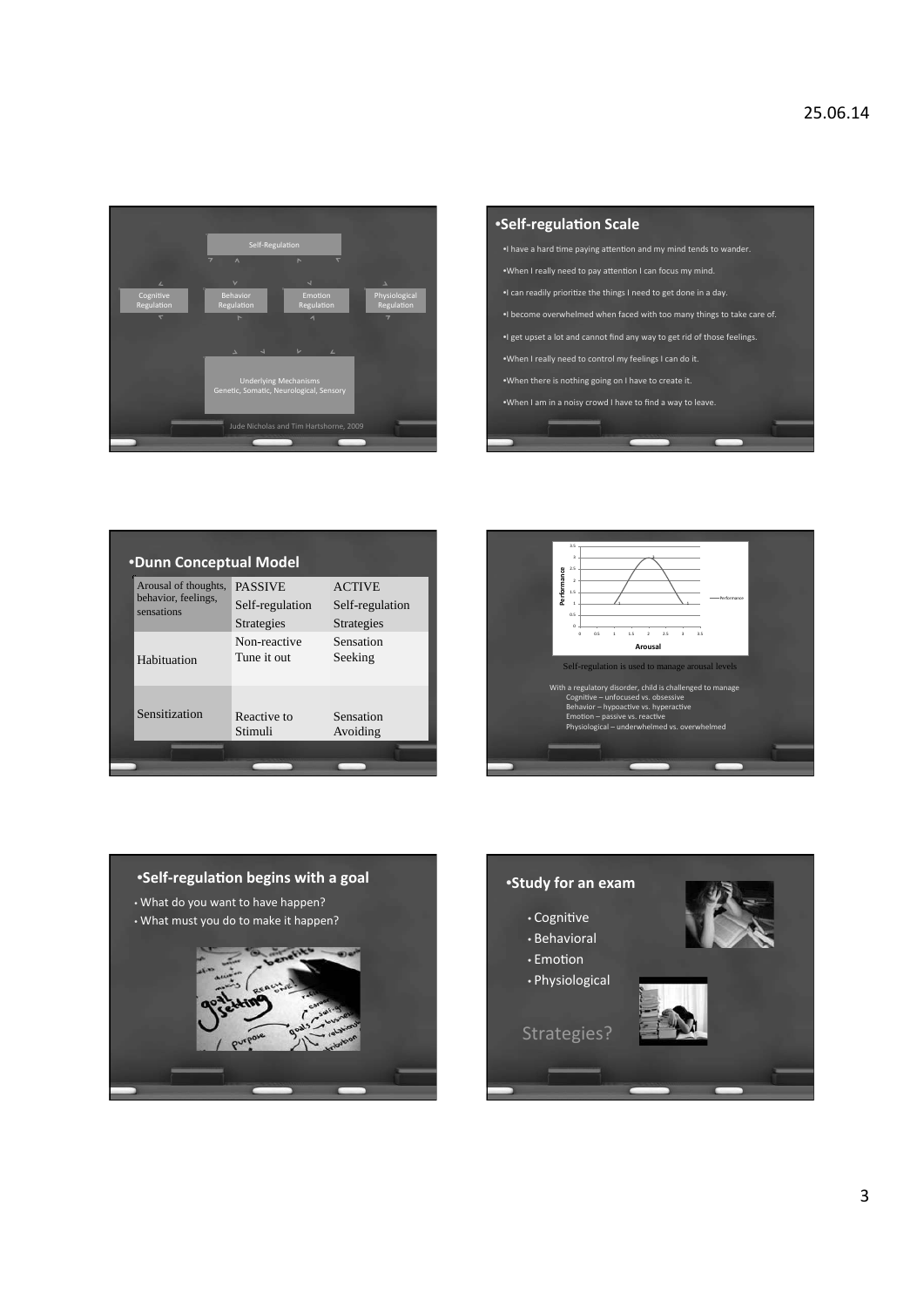#### *•Cognitive Regulation*

Today I mean to polish an article. But so far it has been hard to keep my mind focused. When a new email pops up on my computer I am distracted, and if I answer it, I may even forget what I had been doing. I think about an appointment I have later in the day and my eyes leave the manuscript. I read a<br>passage, and then wonder if that is really what we meant to say, and then my mind is no longer on the writing. To counter these forays away from the task, I re-focus my attention, reenergize my motivation, and keep telling myself to stay working and avoid the distractions.



#### *•Cognitive Regulation*

- Motivated to think about a problem
- Being precise and accurate
- Comparing alternative choices
- Adapting prior learning to the problem



#### \*Behavior Regulation

Flossing teeth is not an easy habit to acquire. At least it was not for me. After having to endure a bit of dental surgery due to the state of my gums, I had a new goal in mind: never repeat that. At first I hated flossing. I had to force myself every evening before bed. But my goal was strong and so I stuck with<br>it. Gradually it became something I did pretty much automatically. Even on those late evenings when I just wanted to fall into bed, I found I could not succumb until those teeth were flossed. This is now a very well regulated behavior. My dentist is very pleased with me.



- . What is the purpose of the behavior?
- Is it consciously planned and intentional?
- . Well regulated behavior is both intentional and goal directed.



#### \*Emotion Regulation

I am starting to be stressed by an article. I wanted it completed some time ago. As my emotions get on edge, I become a bit grumpy, and find that I am less pleasant with the people around me, particularly my co-authors. As I notice my feelings become more aroused, I remind myself that this is a group process, we are all busy, we are making progress, and it will be good. Telling myself these things helps me to relax a bit and calm myself down. I have lowered my level of emotional arousal and am better able to focus on the task at hand. I have



### **\*Emotion Regulation**

- . What a person does to manage his or her emotional states
	- Regulate both negative and positive emotions
	- Decrease emotions or increase emotions
	- May be conscious or unconscious
	- May be internal or external
- . Are generally goal directed

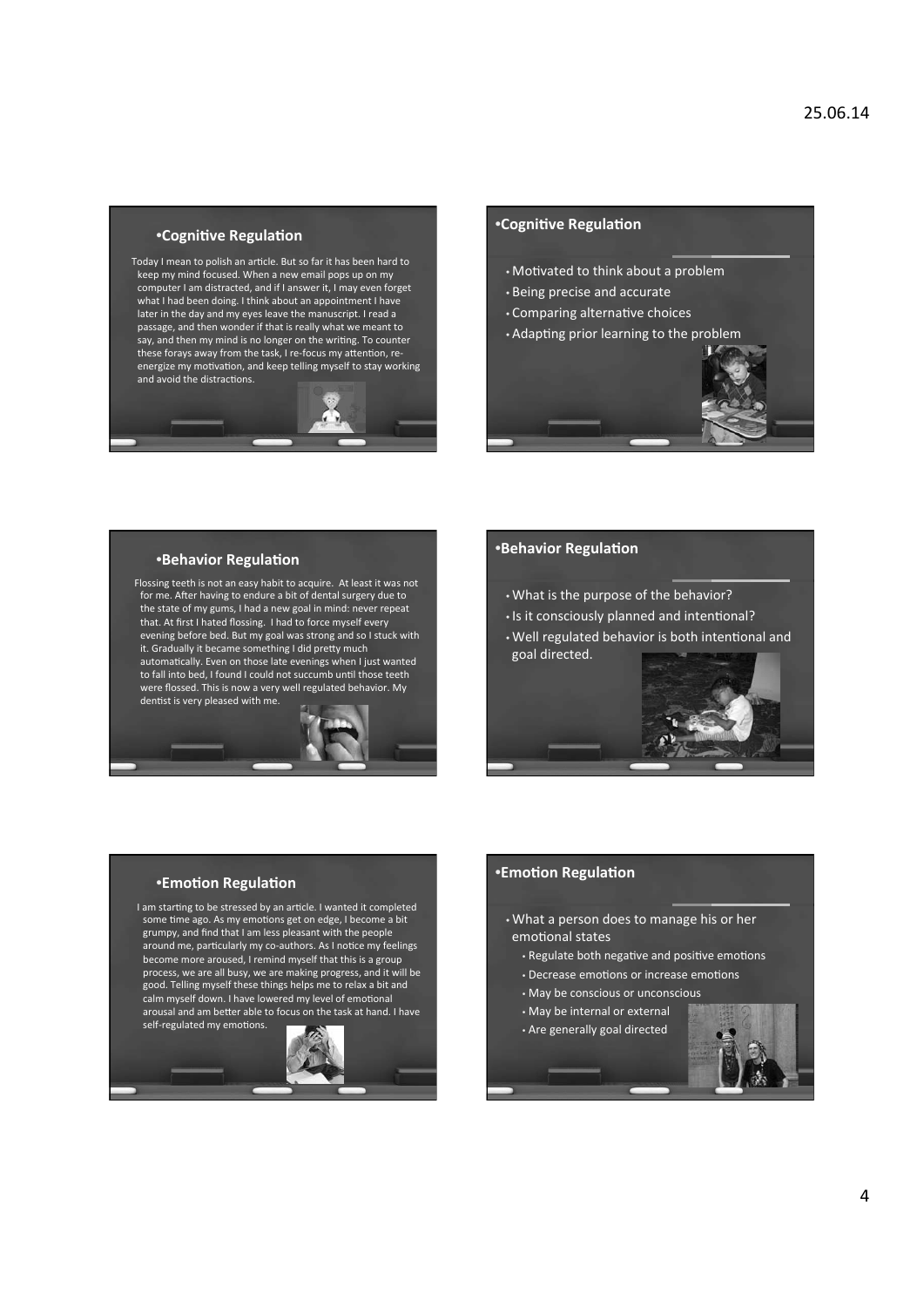

Once in graduate school when I was studying at my favorite study carrel in the library, someone sitting right behind me<br>study carrel in the library, someone sitting right behind me<br>started tapping the desk with his pencil. It slowly drove me crazy. The noise completely distracted me, I began to squirm in my chair, I started to sweat, and my stress levels Summaring chains the ability to keep myself in<br>a nice, calm state. Several interventions posed themselves, one was rather violent; but, the most reasonable was to move to





### •Supporting self-regulation

- Because self-regulation skills are hard for children with significant disabilities to develop
- . We provide the external support for what will become an internal self-regulatory process



#### **•Scaffolding**

. The process of planning and organizing the activity of children so that they can execute a task that is beyond their current level of ability.



# \*Components of Scaffolding 1. Identification of the problem to be solved 2. Focus activities on outcomes and goals 3. Frustration control 4. Reducing the complexity of the task 5. Marking critical relevant features 6. Modeling

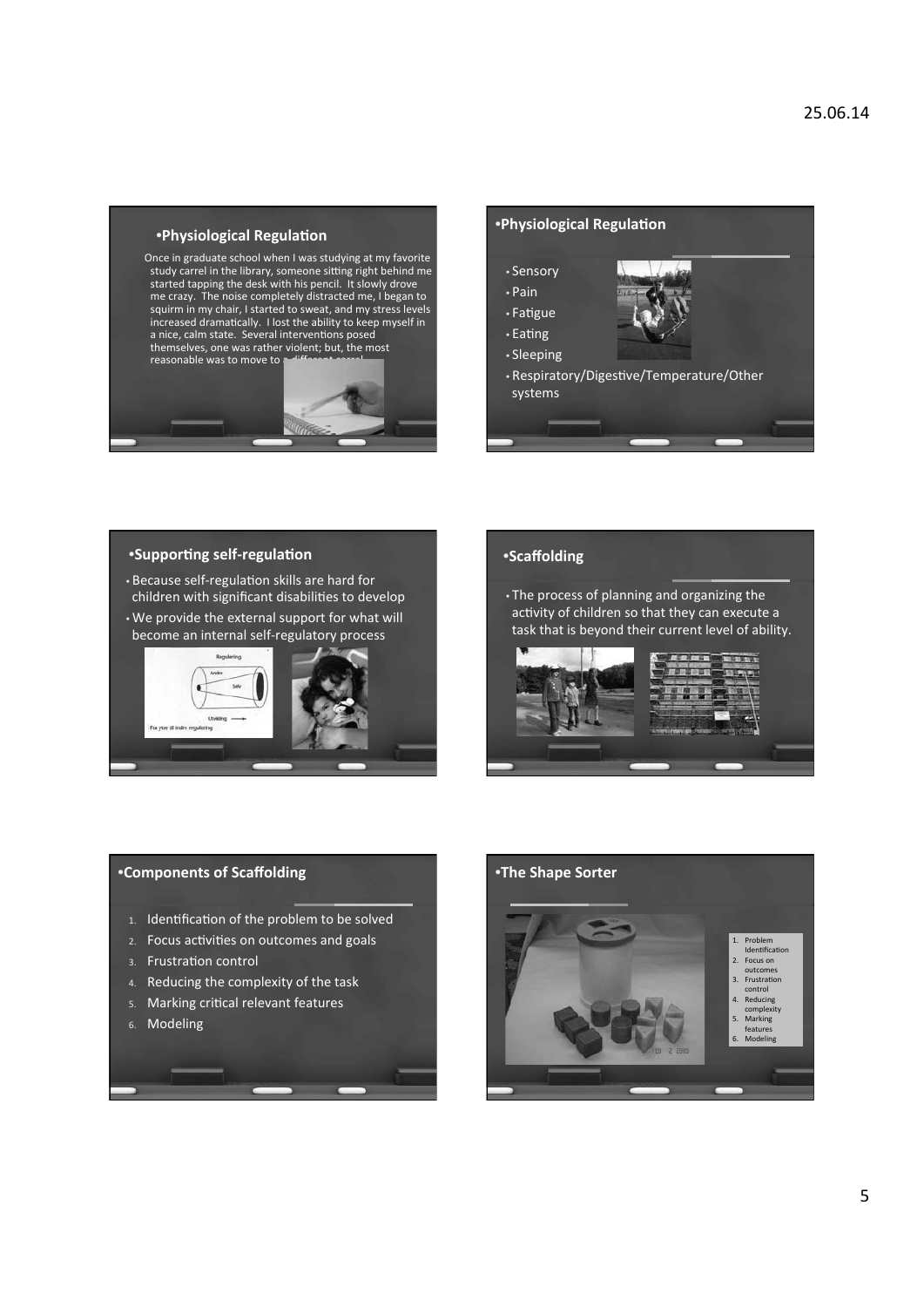#### *•Interventions*

#### • Cognitive

Britter<br>Help the child learn to break down larger goals, tasks,<br>or problems into shorter, more discrete tasks

#### • Behavioral

• Provide feedback to the child on how others react to<br>their behavior and help child to understand the<br>consequences

#### $\cdot$  Emotion

Help the child by creating environments that assist the<br>child to self-sooth

- Physiological
	- · Squeeze technique
	- Hand on arm or leg • Brushing and joint compression
	-

### \*Supporting self-regulation

- Make goals more explicit
- · Use social stories
- Utilize prompts
- Provide social support
- Utilize scaffolding
- 1. Identification of the problem to be solved
- 2. Focus activities on outcomes and goals
- Frustration control
- Reducing the complexity of the task
- Marking critical relevant features
- 6. Modeling

#### *•Summary*

- Children with disabilities often have poorly regulated systems
- . This is centrally related to stress, deriving from adversity, quality of supports, and genetics
- The child's attempts to self-regulate manifest as<br>peculiar behavior, often labeled as challenging
- . They will do better socially and academically if<br>they can learn to self-regulate
- They can only develop self-regulation skills slowly<br>while they experience a lot of scaffolding from the<br>adults in their lives

### •Thanks to my Lab • Maria Ramirez • Ben Kennert

- Megan Schmittel
- 
- Rachel Malta
- Kirsten Hissong
- Tate Jenkins
- Shantell Johnson
- Haley Hoesch
- · Gretchen Imel



#### •Contact information

• Dr. Tim Hartshorne Department of Psychology Central Michigan University Mount Pleasant, MI 48859  $00 - 1 - 989 - 774 - 6479$ tim.hartshorne@cmich.edu www.chsbs.cmich.edu/CHARGE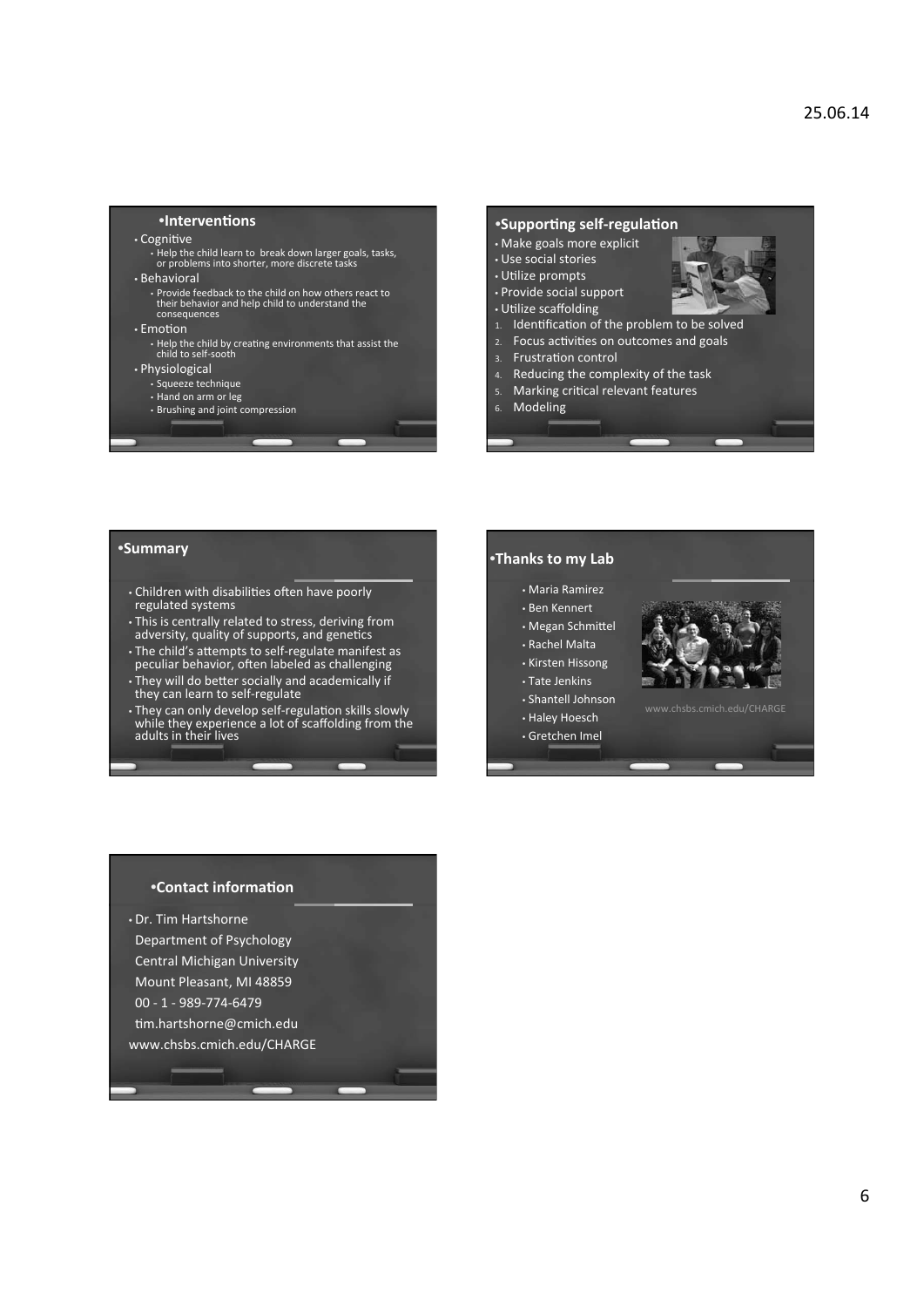

| Types of educational provision                                                |                          |
|-------------------------------------------------------------------------------|--------------------------|
| c<br>Types of school                                                          | % of children from study |
| Hearing impaired/ visually impaired                                           | 27.5%                    |
| Physical impairment                                                           | 7%                       |
| Severe learning difficulties (including<br>4 children in deafblind provision) | 27.5%                    |
| Mainstream                                                                    | 31%                      |
| Independent/non-maintained                                                    | 7%                       |
| Deuce, Howard, Rose and Fuggle (in press)                                     |                          |
| C Sense 2013                                                                  | $\mathfrak{p}$           |







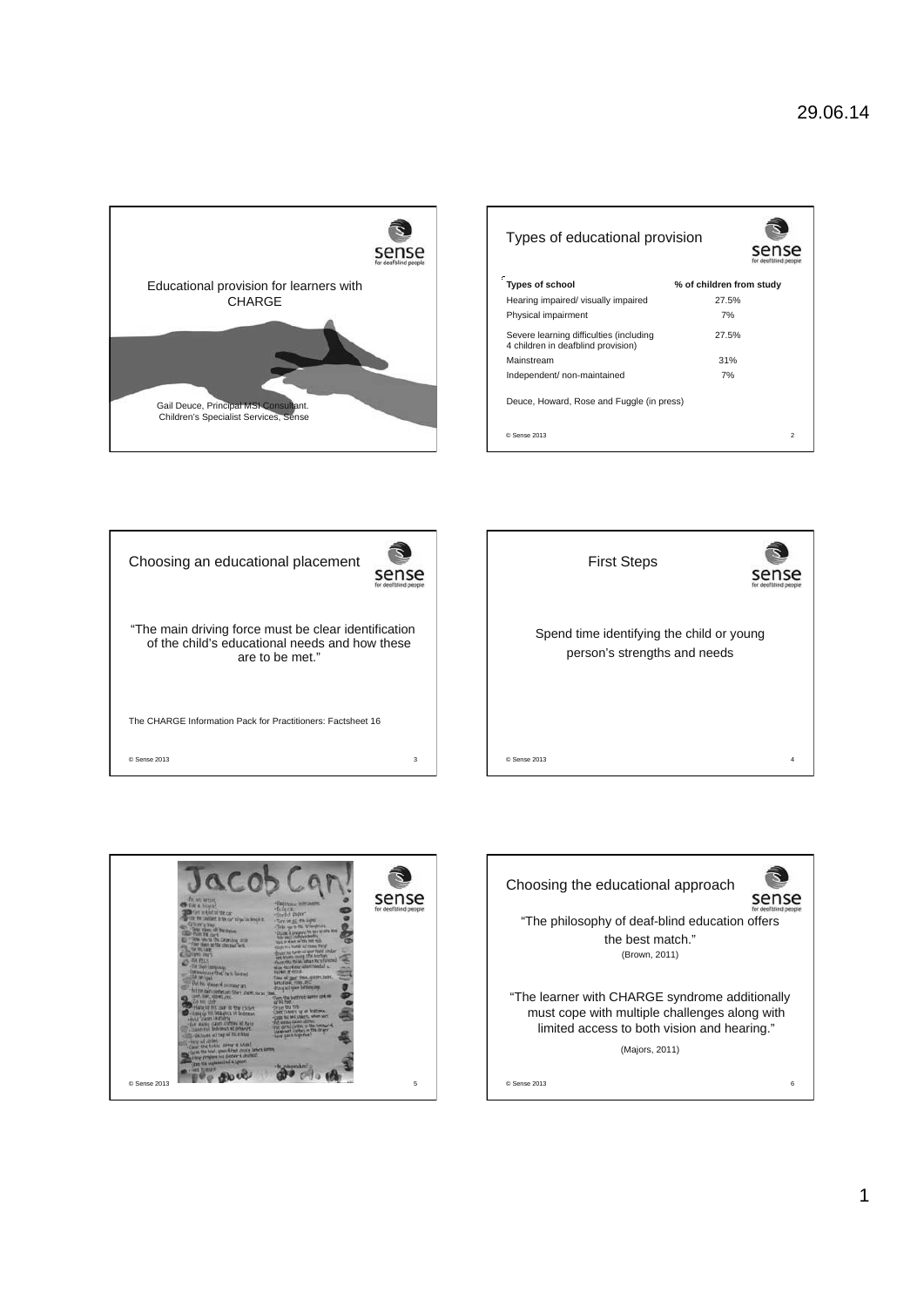sense

2

 $\overline{z}$ 

#### Features of CHARGE that may affect learning



- Visual impairment and hearing impairment • Other sensory impairments (vestibular, proprioceptive, touch, smell,
- taste)
- Sensory integration difficulties
- Low tone
- Neurology (executive function difficulties)
- Cranial nerve anomalies
- Sleep disturbances • Medical intervention, hospitalisation and pain
- Potential later onset features

© Sense 2013 7

#### What might be required? 1

Input from professionals including:

- Specialist teacher of the deaf
- Specialist teacher for the visually impaired • Specialist teacher for multi-sensory impairment/deafblind (with knowledge and experience of CHARGE)
- Specialist teacher for physical disabilities
- Speech and language therapist (speech and communication/ dysphagia)
- **Physiotherapist**
- Occupational therapist (plus sensory integration) Paediatric mobility or habilitation officer
- ICT specialist
- Support from an intervenor
- PLUS involvement from the child or young person and their family
- © Sense 2013 8

### What might be required? 2



An appropriate and planned response to:

- Sensory needs (meeting visual, auditory and other sensory needs) • Communication needs- access to appropriate modes of
- communication and communication systems • Physical needs- to develop gross and fine motor skills; seating and
- positioning
- Orientation and mobility needs
- Any fatigue issues- a reduced timetable, a safe rest area
- A need for clear routine and structure
- ICT requirements (including alternative recording methods)
- Behavioural issues

© Sense 2013 9

#### What might be required? 3 sense A response to the child/ young person's sensory integration difficulties: • A sensory integration assessment by a qualified and experienced occupational therapist, leading to the creation of a 'sensory diet'

- Strategies to manage sensory overload
- Strategies to manage fatigue and facilities for safe rest periods (may include adopting a horizontal position)
- Alternating between active and passive activities throughout the day
- Providing sensory breaks that allow the child time to refocus and organise the sensory information received
- Use of specific techniques identified and monitored by the occupational therapist

© Sense 2013 10

# What might be required? 4

sense A response to the child/young person's executive function difficulties.

- Increasing recognition is being given to the occurrence of executive dysfunction in individuals with CHARGE. These can create
- difficulties in:
- social and emotional development
- monitoring and regulating behaviour
- transitions between activities, different environments and people
- working independently
- initiating activities and interactions
- self-help and self-organisational skills
- completing a task independently
- maintaining a well-regulated sensory state

© Sense 2013 11

- What might be required? 5 sense Strategies for responding to executive function difficulties: • Use of a concrete component to aid recall, encourage initiations, and clarify meaning
- Use of a communication timetable to support independence and self-organisation
- Teaching improved self-organisational skills (preparing a swimming bag, planning and shopping for ingredients to cook a simple meal, etc.)
- Support to complete a wider range of tasks more independently; providing support at the beginning of a task and then reducing the level of support, but being available to help re-focus on the task when distracted
- Develop templates for often repeated procedures
- Teaching functional life skills
- Carefully planned transitions
- Clearly lay out expectations • Plan in advance
- **•** Establish a response to help support the 'stop' function<br>© Sense 2013